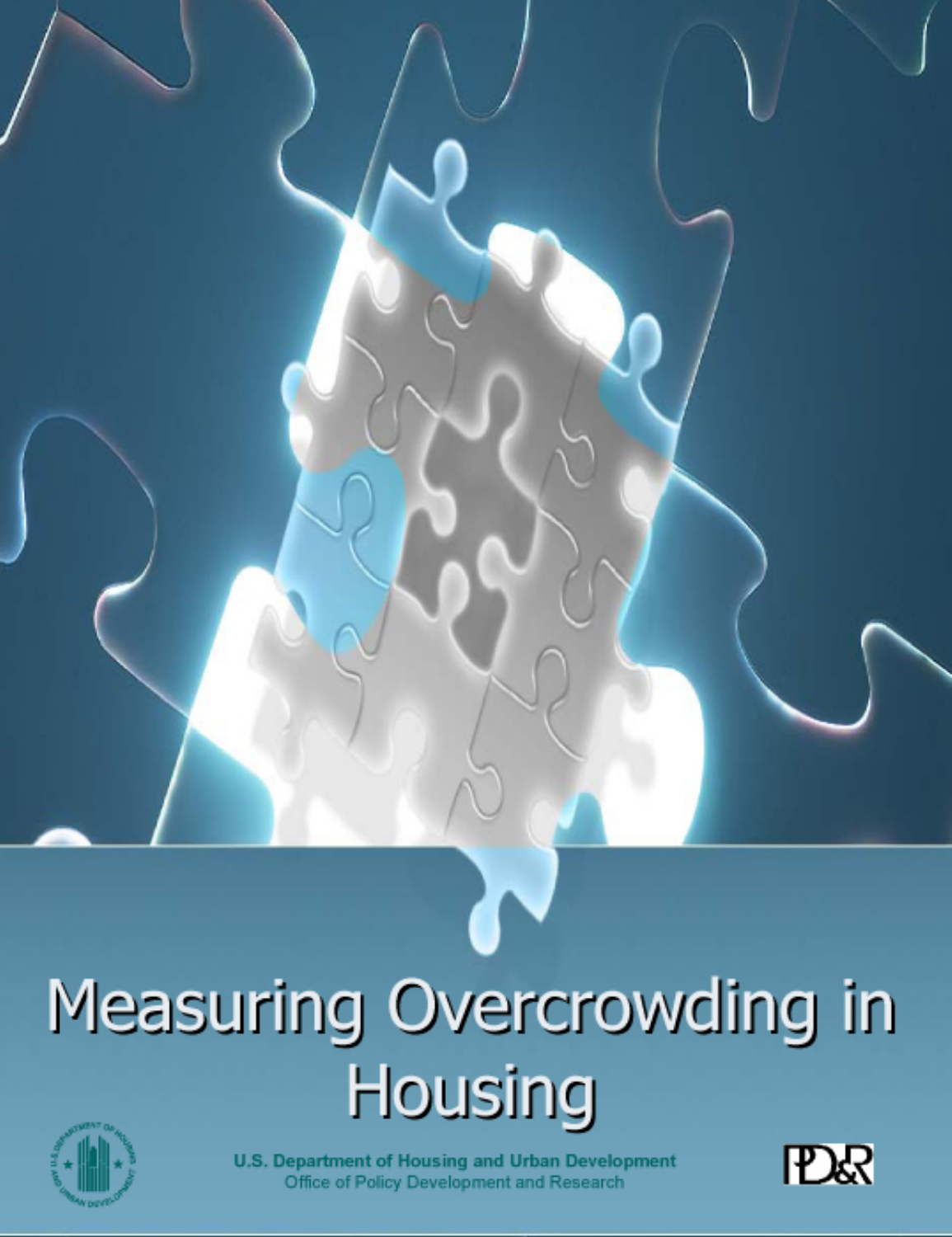# **Measuring Overcrowding in Housing**

*Prepared for:* 

U.S. Department of Housing and Urban Development Office of Policy Development and Research

*Prepared by:* 

Econometrica, Inc. Bethesda, Maryland

Kevin S. Blake Rebecca L. Kellerson Aleksandra Simic

ICF International Fairfax, Virginia

Contract No. GS-10F-0269K Task E Order No. CHI-T0002 Project No. 017-002

September 2007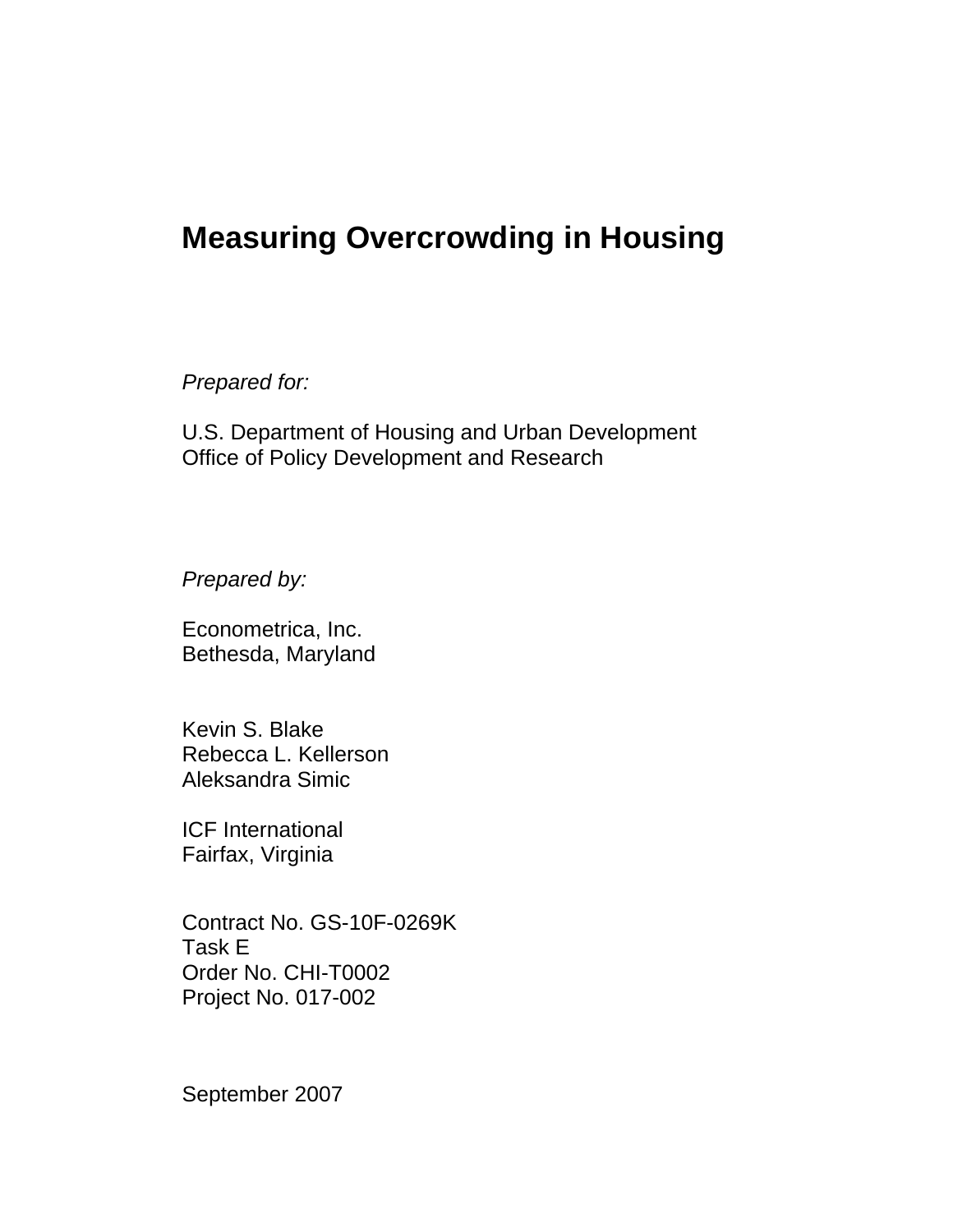# **Table of Contents**

| 2.4 Persons-Per-Room (PPR) by Unit Square Footage-Per-Person (USFPP) 10           |
|-----------------------------------------------------------------------------------|
|                                                                                   |
| 3.2 Demographics for Persons-Per-Bedroom (PPB) and Unit Square Footage-Per-Person |
|                                                                                   |
|                                                                                   |
|                                                                                   |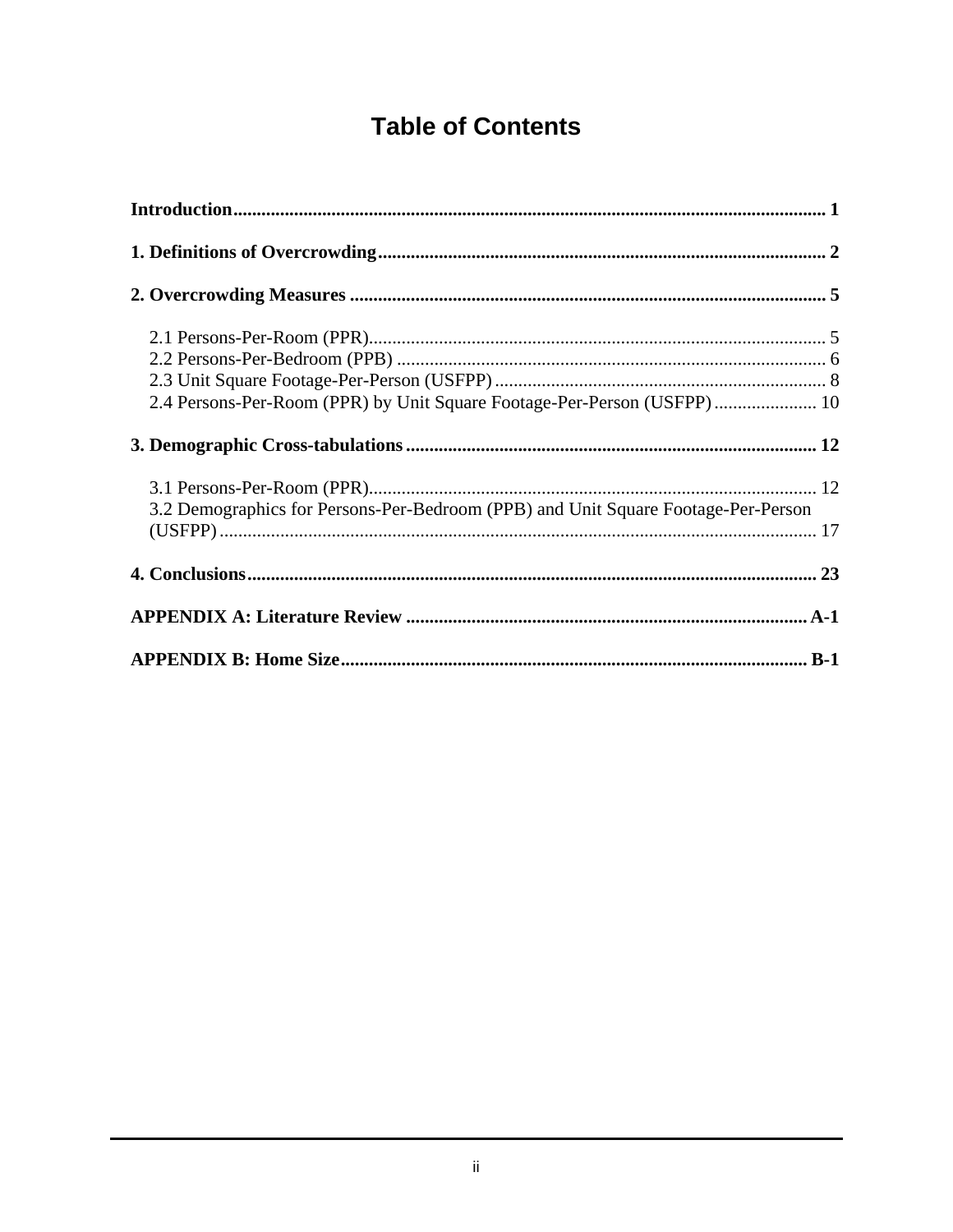# **List of Figures**

| Figure 1: Overcrowding Standards for PPR and PPB Included in the UK ODPM Report3      |
|---------------------------------------------------------------------------------------|
|                                                                                       |
|                                                                                       |
|                                                                                       |
|                                                                                       |
|                                                                                       |
|                                                                                       |
| Figure 7: Persons-Per-Room (PPR) by Unit Square Footage-Per-Person (USFPP), Using AHS |
|                                                                                       |
|                                                                                       |
|                                                                                       |
|                                                                                       |
|                                                                                       |
|                                                                                       |
|                                                                                       |
|                                                                                       |
|                                                                                       |
|                                                                                       |
|                                                                                       |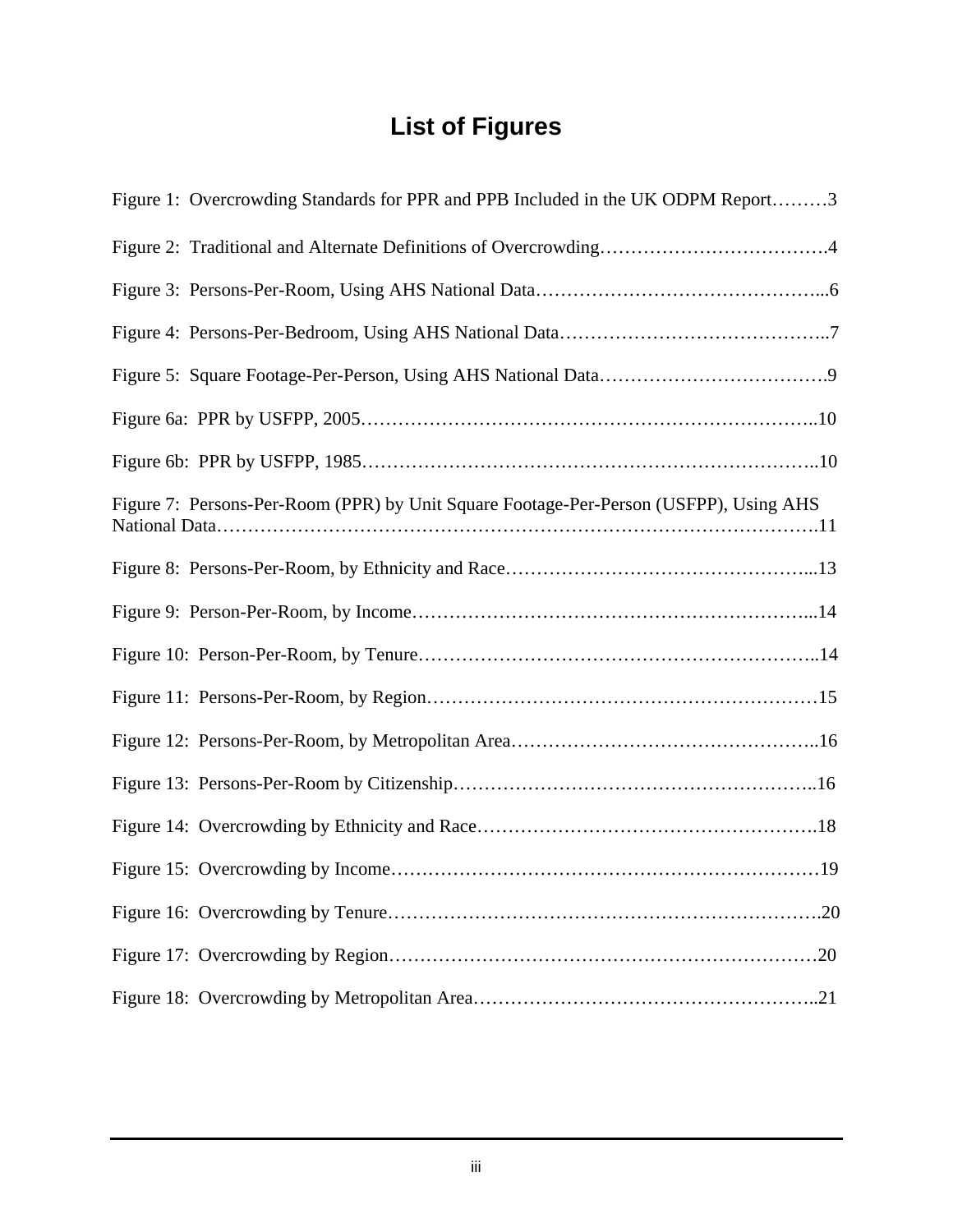# **List of Figures (Cont.)**

| Figure B1: Distribution of Square Footage-Per-Person, Using 2005 AHS National |  |
|-------------------------------------------------------------------------------|--|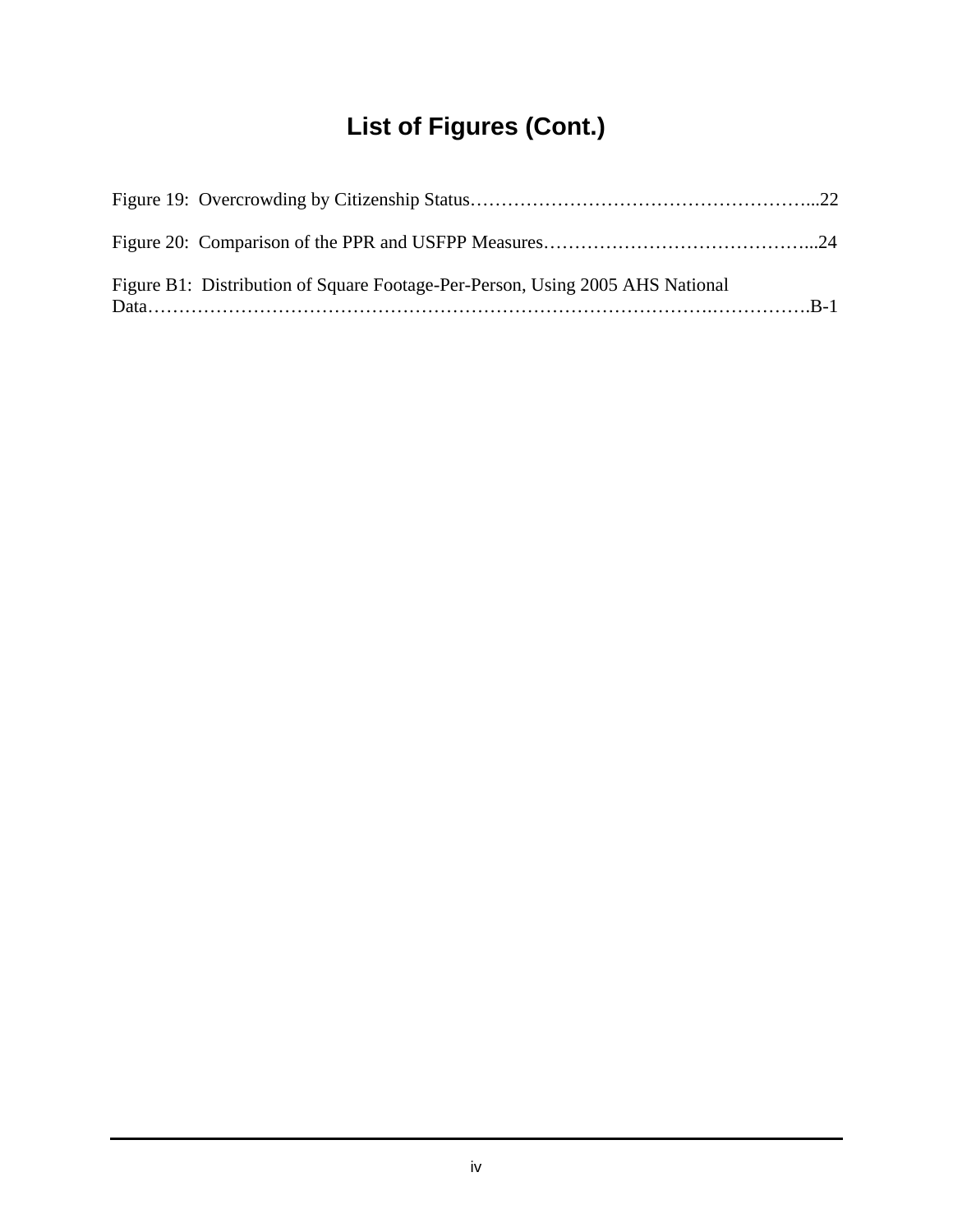## **Measuring Overcrowding in Housing**

## *Introduction*

The U.S. Department of Housing and Urban Development (HUD) funds the U.S. Census Bureau to conduct the American Housing Survey (AHS), a biennial record of the physical characteristics, quality, and condition of the nation's housing stock and of the characteristics of the households in occupied housing units. Separate AHS surveys provide periodic examinations of the housing stock in 21 major metropolitan areas.

In 2006, HUD contracted with Econometrica, Inc. and ICF International to support the production and use of the AHS. As part of that contract, HUD commissioned a study of overcrowding and how alternative definitions could be quantified using the AHS. Specifically, HUD asked the Econometrica team to explore alternative ways to define overcrowding, and to base those alternatives on what is known about the consequences of overcrowding.

We conducted this research in two parts. The first being a literature review focused on the consequences of overcrowding. We should note that HUD directed us to focus on the consequences of overcrowding for occupants and to not consider the consequences for neighbors. Specifically HUD advised us to ignore the issues of large immigrant households or households composed of many college students that are frequently discussed in newspaper articles or the popular press.

After performing an extensive literature review, it is clear that there are only a few accepted definitions of overcrowding. And of these definitions, persons-per-room (PPR) is the measure most prevalent in the literature. In this report, we utilized multiple definitions in conjunction with the AHS National data to demonstrate how overcrowding changed over time from 1985 until 2005. Our report is organized as follows:

- Section 1 presents alternative definitions of overcrowding as well as key findings from our literature review. We explore both the generally accepted measure of *persons-perroom* as well as other alternate definitions.
- Section 2 presents a summary of the different measures that were applied to the AHS and what these measures demonstrated at a high level.
- Section 3 extends the analysis in Section 2 by examining how overcrowding affects various segments of the population using each of the overcrowding measures.
- Section 4 presents our conclusions and potential next steps.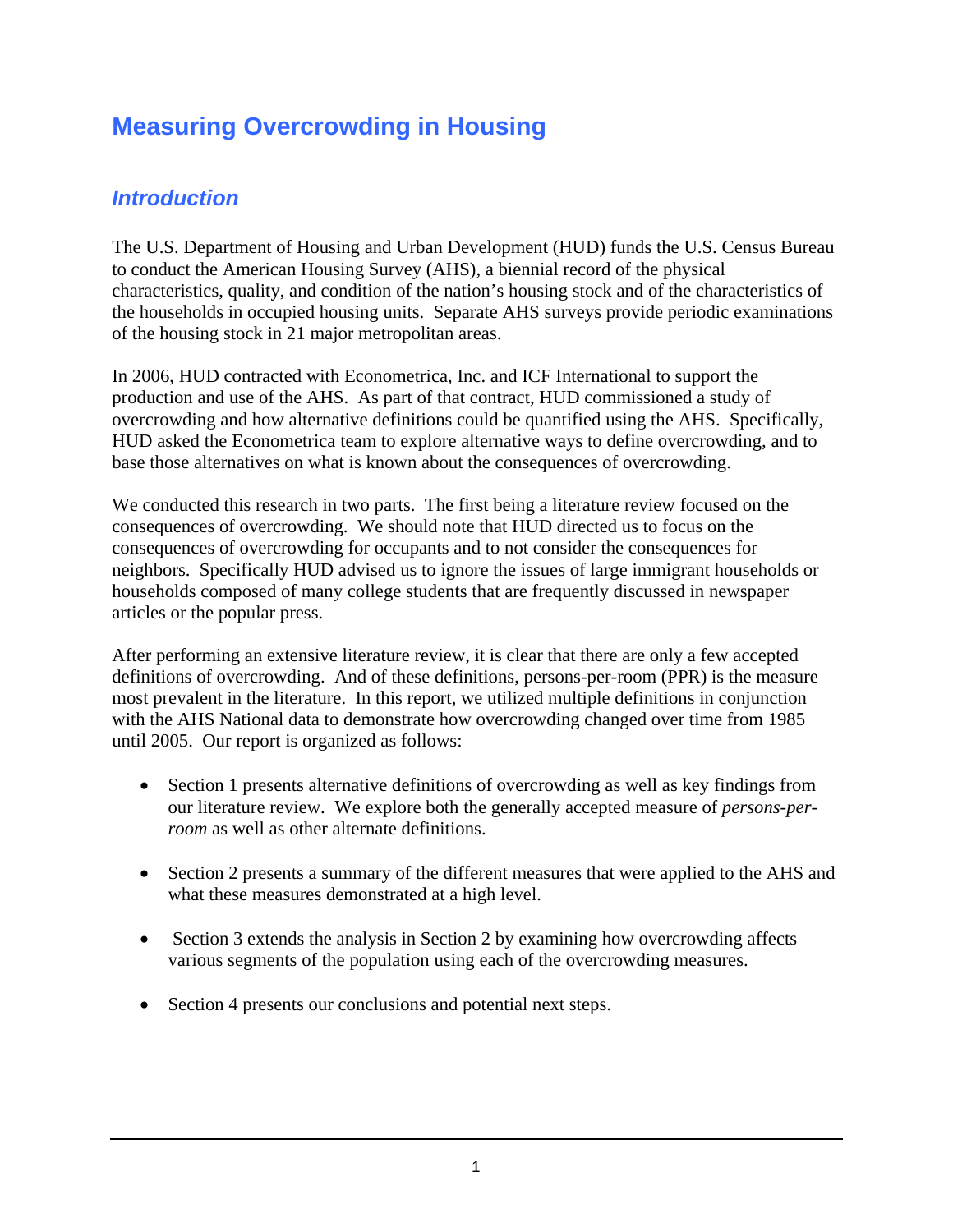## *1. Definitions of Overcrowding*

The most common measure of overcrowding is persons-per-room in a dwelling unit. Prior to starting our research, we understood that other popular definitions of overcrowding included: the total number of persons in a unit, regardless of unit size; the ratio of persons to floor space in square feet; and the person-to-size ratio adjusted for household composition, structure type, location, or lot size. We were interested in exploring as many of these measures as possible during our literature review to identify the best measures to capture overcrowding and the most appropriate standards.

We began our research using the extensive bibliography of a relevant research paper, "The Impact of Homeownership on Child Outcomes" (Haurin, Haurin, Parcel, 1999), web searches of Google and KnowledgePlex, and recommendations of colleagues well-versed in a variety of connected subject matters. Our preliminary research led us to journals ranging from *Child Development* to *Land Economics*. After reviewing the articles in these journals, and finding less than relevant material, we met with HUD to discuss how to re-focus our search. The agreed upon approach was to examine the prevalence of communicable diseases in overcrowded environments and the effects they have on a child's growth and development. And of these, we focused primarily on Meningitis, Hepatitis, and Tuberculosis. These three disease vectors were in addition to looking at the effects of second-hand smoke and household hazards in overcrowded homes. Our shift in focus was fortunate as we found a report commissioned by the United Kingdom Office of the Deputy Prime Minster in 2004 that answered the key questions posed in this research task.

"The Impact of Overcrowding on Health and Education: A Review of the Evidence and Literature" was commissioned in late 2003 by the United Kingdom Office of the Deputy Prime Minister and uses chiefly primary resources and studies.<sup>1</sup> This report, hereafter referred to as the UK ODPM report, was the most recent and most comprehensive report we found during our literature review. The UK ODPM report identified the known impacts of overcrowding on people's health and education, and dispelled some common misconceptions. The analysis focused on physical and mental health, childhood growth, development and education, in addition to personal safety and accidents. The review contained a bibliography of 97 articles and summarized the key conclusions of most research reports with respect to the potential relationships or associations of overcrowding.

The UK ODPM report did not attempt to recommend either a single overcrowding measure or a single standard. Instead, it recognized the benefits of multiple definitions depending on the variables being evaluated. But the two measures most evident in the 97 studies were personsper-room (PPR) and/or persons-per-bedroom (PPB).

The standards applied to these measures are noteworthy and are included below. Figure 1 presents the standards reported for PPR and then PPB, by each health vector.

<sup>&</sup>lt;sup>1</sup> The United Kingdom Office of the Deputy Prime Minister. *"The Impact of Overcrowding on Health & Education: A Review of Evidence and Literature."* Office of the Deputy Prime Minister Publications, 2004.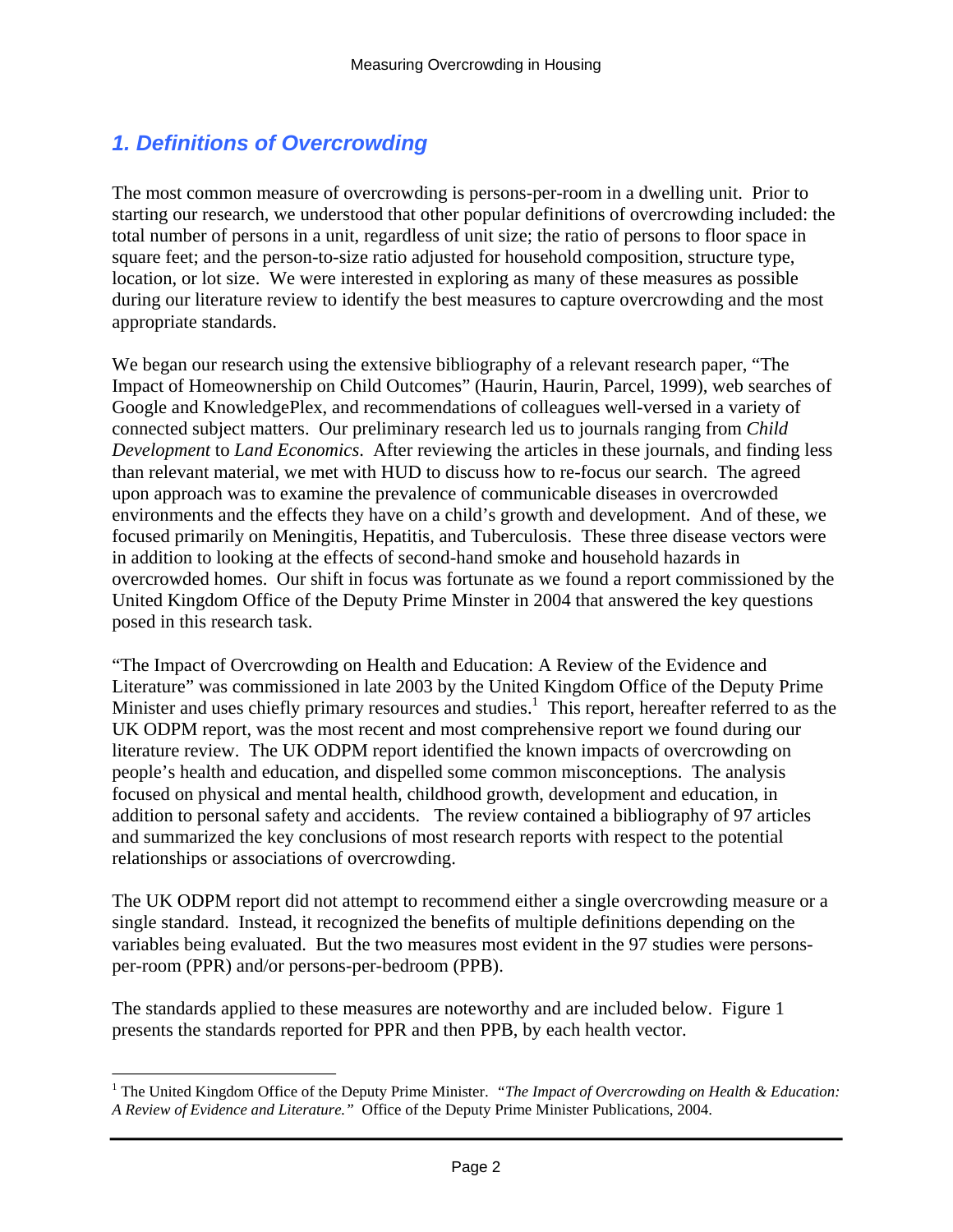| <b>Measure</b>                                      | <b>Standard</b> |
|-----------------------------------------------------|-----------------|
| <b>PPR</b>                                          |                 |
| <b>Physical Health</b>                              |                 |
| <b>Child Mortality</b>                              | >1.50           |
| <b>Respiratory Conditions</b>                       | >1.00           |
| <b>Children's Bronchitis</b>                        | >1.50           |
| Meningococcal Disease in Children Under 5 yrs.      | >1.50           |
| <b>Stomach Cancer Mortality</b>                     | >1.00           |
| <b>Mental Health</b>                                |                 |
| Psychiatric Symptoms                                | >1.00           |
| <b>Mental Illness</b>                               | >0.75           |
| Reading and Mathematical Testing                    | >1.50           |
| <b>Personal Safety</b>                              |                 |
| Accidents                                           | >1.50           |
| <b>Child Maltreatment</b>                           | >1.00           |
| <b>PPB</b>                                          |                 |
| <b>Physical Health</b>                              |                 |
| Meningitis                                          | Not given       |
| H. Pylori Infection                                 | >2.00           |
| <b>Childhood Health, Development, and Education</b> |                 |
| <b>School Performance</b>                           | >2.00           |

#### **Figure 1: Overcrowding Standards for PPR and PPB Included in the UK ODPM Report**

Source: The United Kingdom Office of the Deputy Prime Minister. *"The Impact of Overcrowding on Health & Education: A Review of Evidence and Literature."* Office of the Deputy Prime Minister Publications, 2004.

The above figure shows that the overcrowding standard for PPR most often reported is a standard of more than 1.5 while PPB has a standard of two. In our analyses, we used a standard of two (2) for PPB but for PPR, instead of the 1.5 persons-per-room standard, we used a standard of more than one (>1). We felt a standard of more than one for PPR was both a more conservative as well as a more intuitive standard for our research.

We then considered what other measures could also be explored using the AHS National data. Our choices were unit square footage-per-person (USFPP) and then a hybrid measure that blends PPR with USFPP. Figure 2 presents a summary of each of these four measures, what the standards are for each, and the estimated percentage of overcrowding evident using the AHS National data from 1985 and 2005.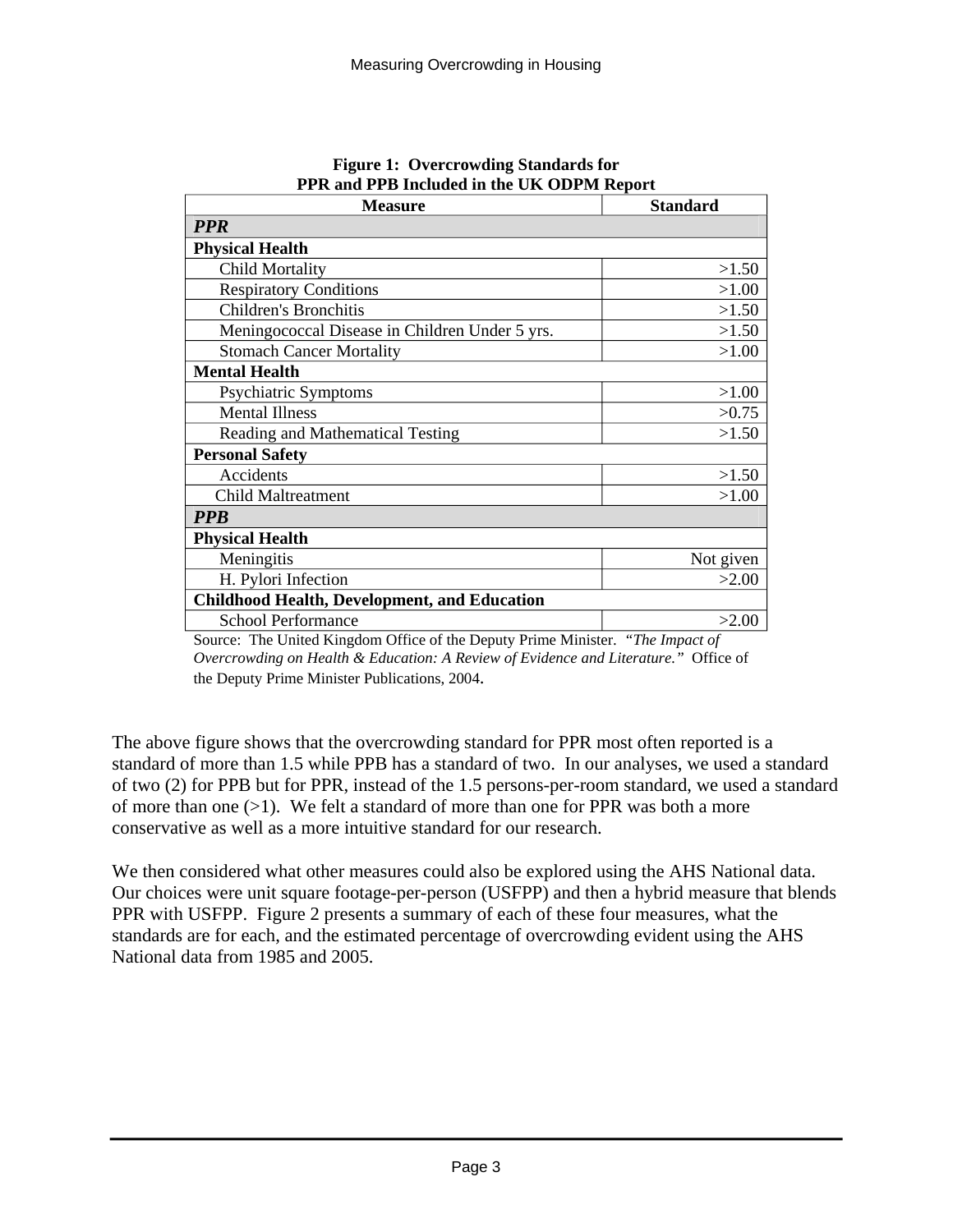|                                                                     |                                                                                                                                                                                                                                                                                                                                                                                                                                                                                                                                                                                                                        | % of Overcrowded<br><b>Households</b> , Using |                          | % Point           |  |
|---------------------------------------------------------------------|------------------------------------------------------------------------------------------------------------------------------------------------------------------------------------------------------------------------------------------------------------------------------------------------------------------------------------------------------------------------------------------------------------------------------------------------------------------------------------------------------------------------------------------------------------------------------------------------------------------------|-----------------------------------------------|--------------------------|-------------------|--|
|                                                                     |                                                                                                                                                                                                                                                                                                                                                                                                                                                                                                                                                                                                                        |                                               | <b>AHS National Data</b> |                   |  |
| <b>Measure</b>                                                      | <b>Discussion of Measures and Standards</b>                                                                                                                                                                                                                                                                                                                                                                                                                                                                                                                                                                            | 1985                                          | 2005                     | <b>Since 1985</b> |  |
| Persons-Per-Room<br>(PPR)                                           | This measure was the one most frequently seen during our literature review. The UK ODPM report<br>reports standards ranging from greater than 0.75 to greater than 1.50.                                                                                                                                                                                                                                                                                                                                                                                                                                               | 2.82                                          | 2.41                     | (0.41)            |  |
|                                                                     | We defined overcrowding as more than one persons-per-room. The percentage of households<br>considered overcrowded is at the right. (We also present the percentage of households overcrowded<br>when PPR exceed 1.50, which is shown after the one persons-per-room standard.)                                                                                                                                                                                                                                                                                                                                         | 0.82                                          | 0.63                     | (0.19)            |  |
| Persons-Per-<br>Bedroom<br>(PPB)                                    | The UK ODPM Report also included PPB as a measure of overcrowding and it reported a standard of<br>two persons-per-bedroom. We learned from speaking with Mr. Joe Riley about Public Housing<br>Authorities (PHA) and overcrowding that generally PHAs try to keep to two or fewer people-per-<br>bedroom. (There is guidance about who can share a bedroom and who cannot, the circumstances of<br>sharing, etc.)<br>With the PPB measure, overcrowding occurs as values increase (e.g., a unit with 6 people and 2<br>bedrooms is considered more crowded than a similar unit with only 4 people and 2 bedrooms). We | 3.25                                          | 2.65                     | (0.60)            |  |
|                                                                     | used a standard of two persons-per-bedroom                                                                                                                                                                                                                                                                                                                                                                                                                                                                                                                                                                             |                                               |                          |                   |  |
| Unit Square<br>Footage-Per-<br>Person<br>(USFPP)                    | Square footage is a tangible measure of crowding and is important when considering air-borne<br>disease. The reason being that, all else held constant, human proximity is the key to disease<br>transmission.                                                                                                                                                                                                                                                                                                                                                                                                         | 3.00                                          | 2.44                     | (0.56)            |  |
|                                                                     | We defined an overcrowding standard of 165 square feet per person. This standard was chosen<br>because it produced a level of overcrowding equal to the 2.4 percent of the households overcrowded<br>for PPR when using the 2005 AHS National data.                                                                                                                                                                                                                                                                                                                                                                    |                                               |                          |                   |  |
| Persons-Per-Room<br>(PPR) by<br>Unit Sq Foot-Per-<br>Person (USFPP) | This measure is a mix of PPR and USFPP. We did a cross-tabulation of PPR and USFPP, using our<br>standards of more than one person and 165 square feet. We felt this was an important measure<br>because it highlights how households considered overcrowded under one measure might not be under<br>another. This cross-tabulation can yield a more accurate picture of the populations who are<br>overcrowded and the degree that they are overcrowded.                                                                                                                                                              | 1.10                                          | 0.90                     | (0.20)            |  |

#### **Figure 2: Traditional and Alternate Definitions of Overcrowding**

Note: Negative values are shown in parentheses.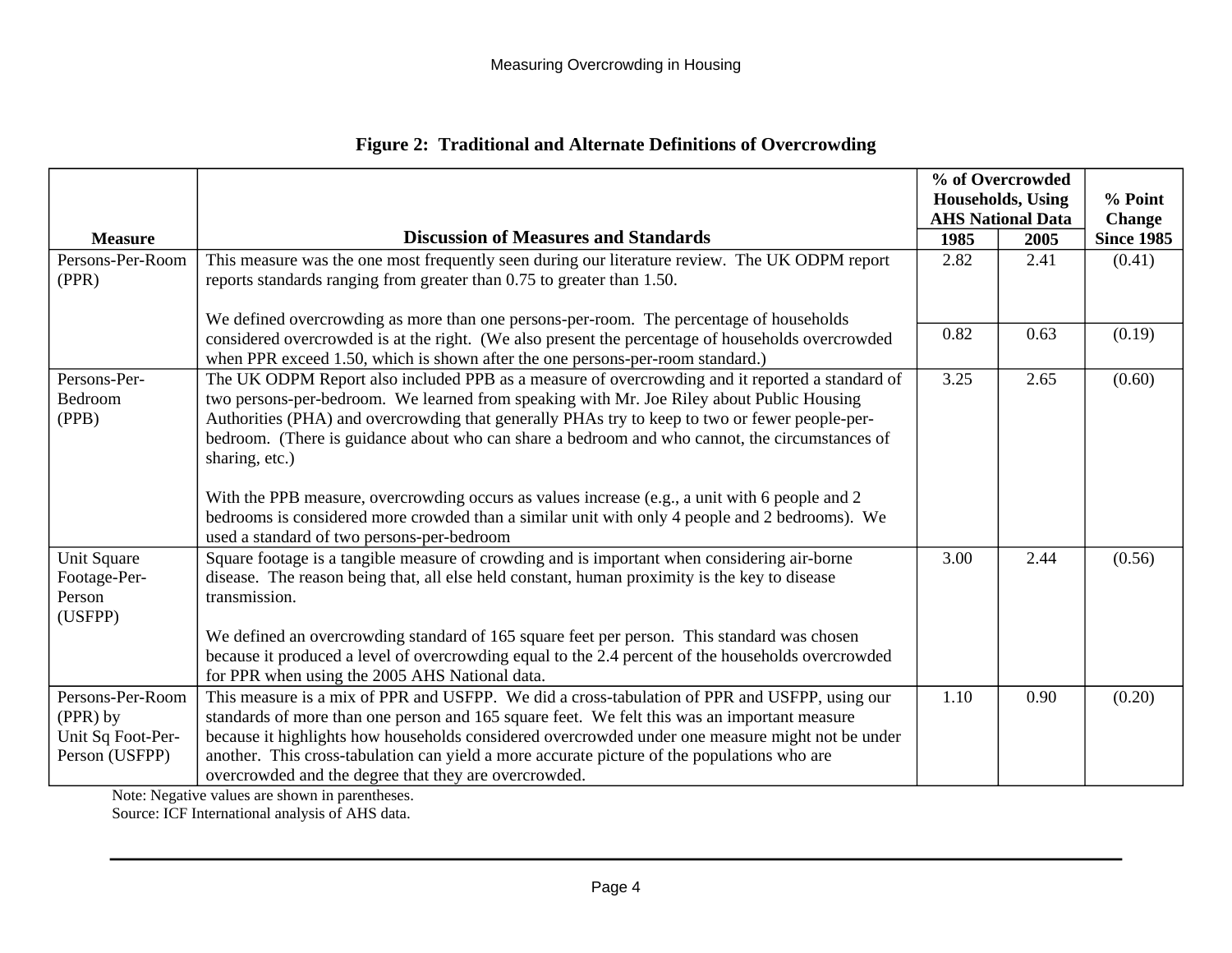### **2. Overcrowding Measures**

In this section we assess overcrowding using three measures: persons-per-room (PPR), personsper-bedroom (PPB), and unit square footage-per-person (USFPP). We also analyze overcrowding using an approach that incorporates both the PPR and the USFPP measures.

#### **2.1 Persons-Per-Room (PPR)**

We use a standard for PPR of more than one person in our analysis. Note that this measure utilizes rooms and not bedrooms. This is an important distinction because many datasets contain data on rooms – in part because rooms are easy to count. PPR is instructive because while room size may vary considerably, custom and building codes will establish either a de facto or an explicit minimum size for rooms to be considered healthy and safe.

A standard of one person per room is intuitive especially when considering occupancy of the rooms which are pressed into service as sleeping quarters. These non-traditional sleeping quarters may provide a modicum of privacy to the occupant but are likely considered less than ideal by the occupant. A standard of more than one will not address privacy concerns and relative room preferences – e.g., a single person sleeping in a living room will have less privacy compared to a bedroom with a single person.

We see that in Figure 3 the percentage of people defined as being overcrowded is relatively low – totaling approximately 2.4 percent in 2005. And over time, overcrowding appears to have fallen since the rate of overcrowding fell from 2.82 percent to 2.41 percent between 1985 and 2005.

This figure also allows us to see that if the standard was no longer more than one but was instead 0.75, as one study from the UK ODPM Report noted, the rate of overcrowding fell 3.5 percentage points between 1985 and 2005. Conversely, if the standard was tightened and was more than 1.25, then the rate of overcrowding still fell between 1985 and 2005 but only by 0.34 percentage points. If the standard was further tightened, then the decrease was only 0.19 percentage points between 1985 and 2005.

The absolute degree of overcrowding using these alternative standards for PPR is also interesting. Loosening the standard to more than 0.75 meant that rates of overcrowding in 1985 were almost 18 percent, falling to 14.4 percent in 2005. But if the standard was tightened to more than 1.5, then the rates of overcrowding fall dramatically  $-$  i.e., 0.83 percent in 1985 and 0.63 in 2005.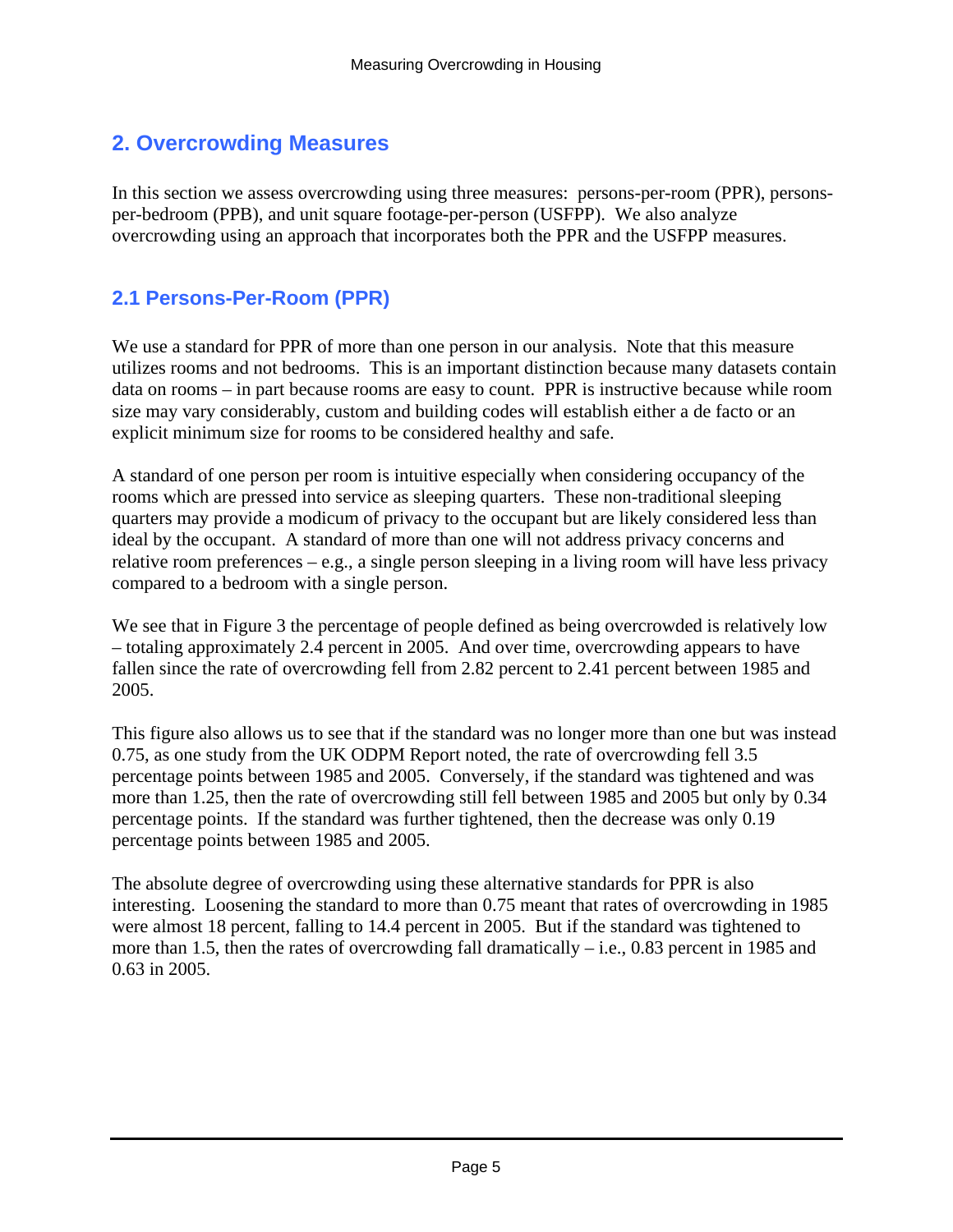| <b>Persons-Per-Room</b>         | 1985<br>$\left( \frac{0}{0} \right)$ | 2005<br>$\left( \frac{0}{0} \right)$ | % Point<br><b>Change from</b><br>1985 to 2005 | 1985<br><b>Cumulative</b><br><b>Percent</b> | 2005<br><b>Cumulative</b><br><b>Percent</b> | $%$ Point<br><b>Change from</b><br>1985 to 2005 |
|---------------------------------|--------------------------------------|--------------------------------------|-----------------------------------------------|---------------------------------------------|---------------------------------------------|-------------------------------------------------|
| 0 to $< 0.50$                   | 50.75                                | 58.85                                | 8.10                                          | 100.00                                      | 100.00                                      | 0.00                                            |
| $0.50 \text{ to } < 0.75$       | 31.35                                | 26.75                                | (4.60)                                        | 49.25                                       | 41.15                                       | (8.10)                                          |
| $0.75$ through $1.00$           | 15.07                                | 11.99                                | (3.08)                                        | 17.90                                       | 14.40                                       | (3.50)                                          |
| Greater than $1.00$ to $< 1.25$ | 0.84                                 | 0.77                                 | (0.07)                                        | 2.82                                        | 2.41                                        | (0.42)                                          |
| 1.25 to $< 1.50$                | 1.15                                 | 1.00                                 | (0.15)                                        | 1.98                                        | 1.64                                        | (0.34)                                          |
| 1.50 to $<$ 1.75                | 0.42                                 | 0.36                                 | (0.06)                                        | 0.83                                        | 0.63                                        | (0.19)                                          |
| 1.75 to $< 2.00$                | 0.10                                 | 0.10                                 | 0.00                                          | 0.41                                        | 0.28                                        | (0.13)                                          |
| 2.00 to $< 2.50$                | 0.24                                 | 0.14                                 | (0.10)                                        | 0.31                                        | 0.18                                        | (0.14)                                          |
| 2.50 to $<$ 3.00                | 0.03                                 | 0.01                                 | (0.01)                                        | 0.07                                        | 0.03                                        | (0.04)                                          |
| Greater than 3.00               | 0.05                                 | 0.02                                 | (0.03)                                        | 0.05                                        | 0.02                                        | (0.03)                                          |

#### **Figure 3: Persons-Per-Room, Using AHS National Data**

Notes: 1) Negative values are shown in parentheses. 2) The change in the distribution of overcrowded and not overcrowded households from 1985 to 2005 is statistically significant at the five percent significance level. Source: ICF International analysis of AHS data.

## **2.2 Persons-Per-Bedroom (PPB)**

PPB is another interesting measure in that it reflects rules and standards used with assisted housing. Those rules and standards are more specific than the standard we are using (i.e., more than two) but both effectively capture overcrowding.

In order to better understand our choice for a PPB standard, it will be helpful to provide some context on housing assistance. One of the key issues in providing housing assistance is what quality of housing to provide. This issue applies equally to project-based housing assistance where the government supports the building of units to house low-income persons and to voucher assistance where the government contributes to the rent of private units occupied by low-income households. The tension in both cases is to ensure that the assisted households receive adequate housing while avoiding providing them with housing substantially superior to that occupied by unassisted households. One dimension of this quality issue is the size of the unit. It would not make sense to offer a two-person household a three-bedroom unit that could be used by a larger household.

In its periodic Quality Control (QC) studies, HUD examines whether assisted households are over-housed or under-housed with respect to the number of bedrooms. The 2003 study found that 10 percent of all households occupied a unit with too many or too few bedrooms in 2003, according to the guidelines used for the quality control study.<sup>2</sup> With respect to under-housing, the QC guidelines were that the ratio of persons to bedrooms could not exceed two. (A oneperson household could occupy a zero-bedroom unit without being considered under-housed.) The QC standard is not a HUD regulation. In general, HUD requires the agents that administer

<sup>2</sup>*Quality Control For Rental Assistance Subsidies Determinations for FY 2003*, prepared for the Department of Housing and Urban Development, by ORC Macro, Calverton, MD, August 30, 2004.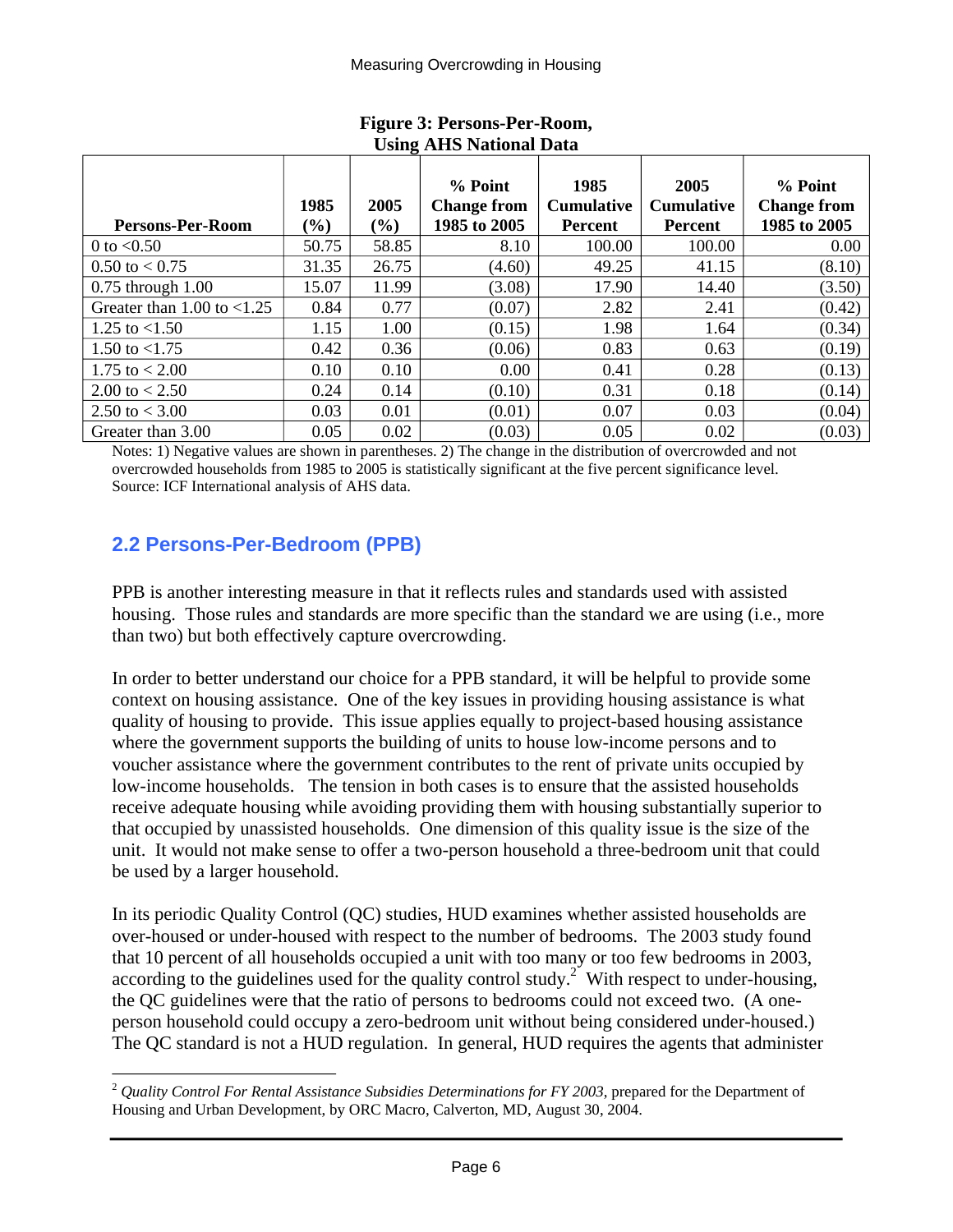its program to ensure that households are placed in appropriate sized units. The most common HUD agents are Public Housing Authorities (PHAs) and PHAs typically require that the ratio of people to bedrooms not exceed two. Many PHAs apply additional rules that take the age and the sex of children into account. The net effect of these additional rules is that some situations where the ratio of household members to bedrooms is two would still be considered cases of under-housing.

Figure 4 demonstrates that overcrowding declined between 1985 and 2005, as quantified by PPB. The share of households with more than two people-per-bedroom decreased from 3.2 percent in 1985 to 2.6 percent in 2005. In percentage point terms, the reduction in overcrowding is somewhat higher when defined in terms of PPB as opposed to PPR.

| Persons-Per-<br><b>Bedroom</b> | 1985<br>$(\%)$ | 2005<br>$(\%)$ | % Point<br><b>Change from</b><br>1985 to 2005 | 1985<br><b>Cumulative</b><br><b>Percent</b> | 2005<br><b>Cumulative</b><br><b>Percent</b> | % Point<br><b>Change from</b><br>1985 to 2005 |
|--------------------------------|----------------|----------------|-----------------------------------------------|---------------------------------------------|---------------------------------------------|-----------------------------------------------|
| $\leq$ $=$ $2$                 | 96.75          | 97.35          | 0.60                                          | 96.75                                       | 97.35                                       | 0.60                                          |
| 0.1 to $< 0.5$                 | 6.34           | 10.66          | 4.33                                          | 96.75                                       | 97.35                                       | 0.60                                          |
| $0.5$ to $<$ 1                 | 26.51          | 33.16          | 6.65                                          | 90.41                                       | 86.68                                       | (3.72)                                        |
| 1                              | 33.51          | 30.03          | (3.47)                                        | 63.90                                       | 53.53                                       | (10.37)                                       |
| $>1$ to $<1.25$                | 0.29           | 0.33           | 0.04                                          | 30.39                                       | 23.49                                       | (6.90)                                        |
| 1.25 to $<1.5$                 | 11.14          | 9.77           | (1.37)                                        | 30.10                                       | 23.16                                       | (6.94)                                        |
| 1.5 to $<$ 1.75                | 10.44          | 7.51           | (2.93)                                        | 18.96                                       | 13.39                                       | (5.56)                                        |
| 1.75 to $<$ 2                  | 0.26           | 0.29           | 0.03                                          | 8.51                                        | 5.88                                        | (2.63)                                        |
| $\overline{2}$                 | 8.26           | 5.59           | (2.66)                                        | 8.26                                        | 5.59                                        | (2.66)                                        |
|                                |                |                |                                               |                                             |                                             |                                               |
| >2                             | 3.25           | 2.65           | (0.60)                                        | 3.25                                        | 2.65                                        | (0.60)                                        |
| $>2$ to $<2.25$                | 0.01           | 0.01           | 0.01                                          | 3.25                                        | 2.65                                        | (0.60)                                        |
| 2.25 to $< 2.5$                | 0.41           | 0.33           | (0.08)                                        | 3.25                                        | 2.64                                        | (0.61)                                        |
| 2.5 to $<$ 3                   | 1.09           | 0.85           | (0.25)                                        | 2.84                                        | 2.31                                        | (0.53)                                        |
| $3$ to $<$ 4                   | 1.16           | 1.00           | (0.16)                                        | 1.75                                        | 1.46                                        | (0.28)                                        |
| $4$ to $<$ 5                   | 0.37           | 0.34           | (0.03)                                        | 0.59                                        | 0.46                                        | (0.13)                                        |
| $5$ to $< 8.5$                 | 0.22           | 0.12           | (0.10)                                        | 0.22                                        | 0.12                                        | (0.10)                                        |

#### **Figure 4: Persons-Per-Bedroom, Using AHS National Data**

Notes: 1) Negative values are shown in parentheses. 2) The change in the distribution of overcrowded and not overcrowded households from 1985 to 2005 is statistically significant at the five percent significance level. Source: ICF International analysis of AHS data.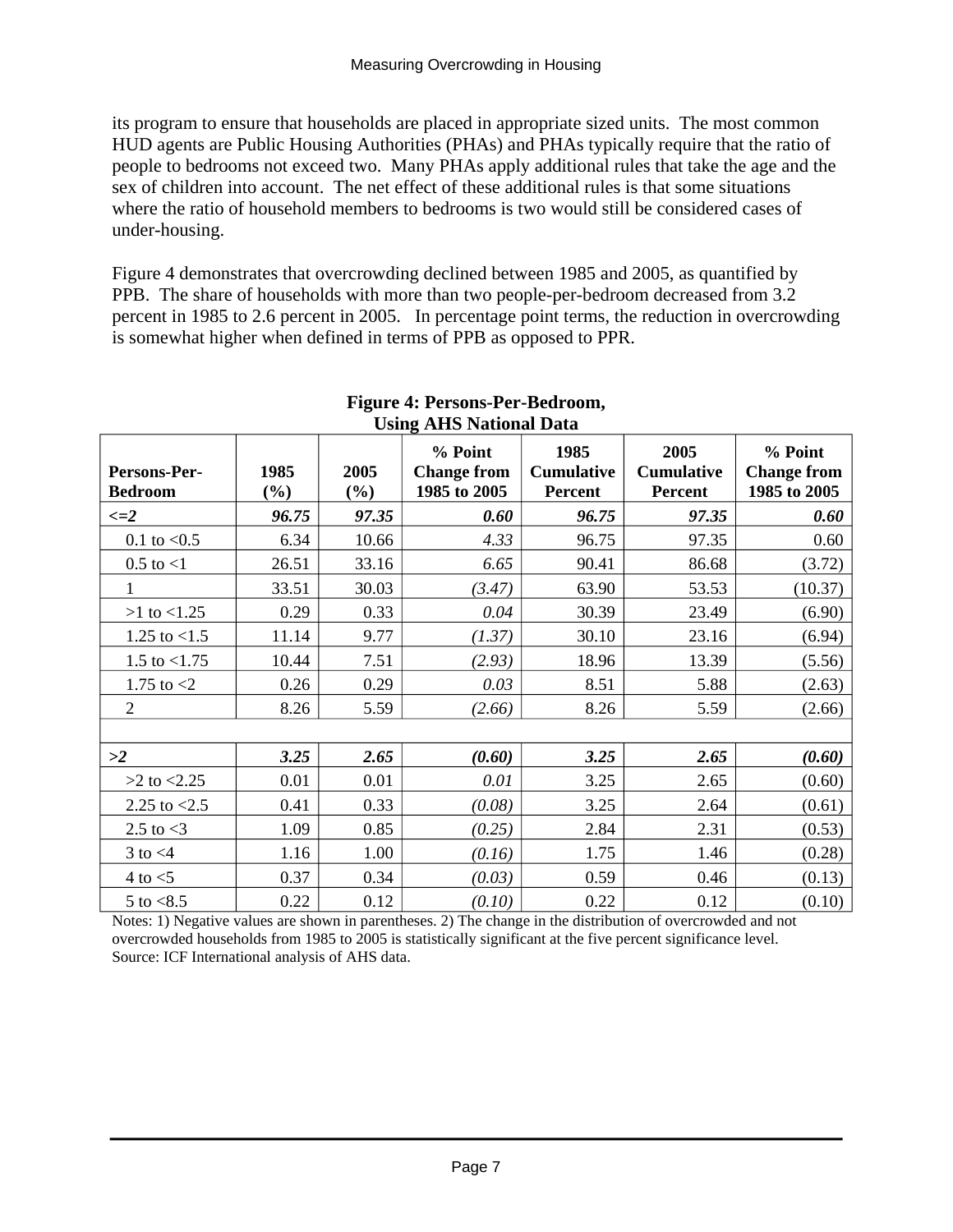Over the past 20 years, household size, on average, has decreased while the size of an average home has increased. These have been the main drivers behind a decrease in overcrowding as measured by the PPB metric. An increasing incidence of less than two PPB may reflect consumers understanding that housing is one of the largest purchases they will make during their lives. Consumers purchase housing not just in terms of the current period and current needs but with future needs in mind as well. For example, young couples without children may choose a house with more than two bedrooms because they plan to have children at some point in the future. This purchase pattern prevents them from needing to "upgrade" their housing choices as often as they might otherwise need to do. Another reason for an increasing incidence of less than two PPB could be the aging of America. As older Americans retain the houses they raised their children in, they will technically be considered "over-housed" by any number of measures, including PPB. It is also possible that the increase in the share of households with less than two PPB is due to a change in how consumers view or define housing space with a growing trend of each room having a well defined "function". Thus, rooms that have previously not been used much (or were used for storage) may have been converted to a spare or guest bedroom.

One of the factors that will drive how extensively PPB is used in research will be availability of the data on the number of bedrooms in a dwelling. The kind and quality of data will vary between datasets but may be more prevalent than with number of room variables, even if the number of rooms is considered easier to count.

PPB is likely to be a measure of choice when the health effects of overcrowding are a research focus. PPB effectively captures issues of human proximity, which is a critical concern when examining infection rates and airborne disease. And as a societal norm, bedrooms continue to be an area where privacy concerns are most heavily vested.

## **2.3 Unit Square Footage-Per-Person (USFPP)**

USFPP is a measure that quantifies the amount of available personal space. It also is a measure where inter-annum comparisons are interesting in that such comparisons can demonstrate how the size of the average house has changed over time, which in turn affects crowding patterns.

Our literature review did not yield a single, widely accepted standard for USFPP. Knowing this, we created a USFPP standard by identifying a threshold (in square feet-per-person) below which overcrowding is expected to occur. We did this by using the PPR and its standard of more than one person, which indicated 2.4 percent of the population was overcrowded in 2005. We then calculated how many square feet-per-person would match this 2.4 percent threshold. Based on our calculations, overcrowding would occur when there is less than 165 square feet-per-person. (And we include as Appendix B a figure with the distribution of the 2005 AHS National data.)

We recognize that data availability is likely to hinder widespread use of this measure. As well, those datasets that do include square foot information may use different protocols for measuring square feet. For example, are common areas included? What about hallways or porches?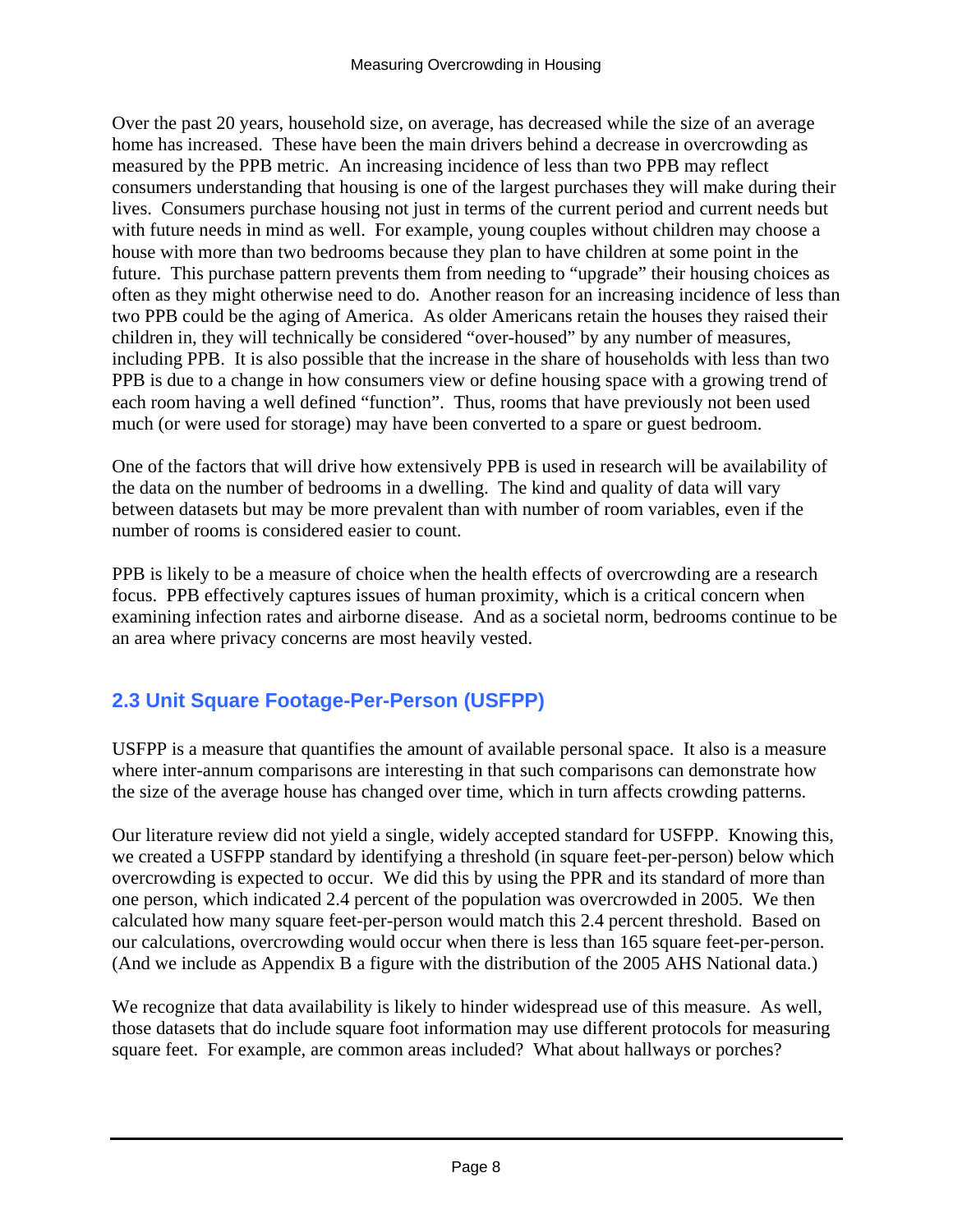While these are valid concerns and should ensure that researchers approach this measure with caution, the AHS National datasets includes high quality square foot data. Using these data, we see that homes, on average, have become larger over the past 20 years. In 1985, households had, on average, 740 square feet per person of living space (with the median being 596 square feet per person). In 2005, the size of the living space per person has increased, on average, by almost 24 percent to 916 square feet per person (with the median of 675 square feet per person).

Figure 5 shows that using a standard of 165 square feet, overcrowding fell between 1985 and 2005, as with the other measures discussed in this section.

|                                          |             |                | USING ATIS NAUVIIAI DATA                           |                                        |                                        |                                                     |
|------------------------------------------|-------------|----------------|----------------------------------------------------|----------------------------------------|----------------------------------------|-----------------------------------------------------|
| <b>Square Feet-Per-</b><br><b>Person</b> | 1985<br>(%) | 2005<br>$(\%)$ | $%$ Pt<br><b>Change</b><br>from<br>1985 to<br>2005 | 1985<br><b>Percent</b><br>more<br>than | 2005<br><b>Percent</b><br>more<br>than | % Point<br><b>Change</b><br>from<br>1985 to<br>2005 |
| 0 to $<$ 165                             | 3.00        | 2.44           | (0.56)                                             | 100.00                                 | 100.00                                 |                                                     |
| 165 to $<$ 200                           | 2.01        | 1.39           | (0.62)                                             | 97.00                                  | 97.56                                  | 0.56                                                |
| 200 to $<$ 225                           | 2.29        | 1.94           | (0.35)                                             | 94.99                                  | 96.17                                  | 1.18                                                |
| 225 to $<$ 250                           | 2.49        | 1.78           | (0.71)                                             | 92.69                                  | 94.22                                  | 1.53                                                |
| 250 to $<$ 300                           | 5.05        | 3.62           | (1.44)                                             | 90.21                                  | 92.44                                  | 2.24                                                |
| 300 to $<$ 350                           | 6.68        | 5.54           | (1.13)                                             | 85.15                                  | 88.83                                  | 3.68                                                |
| 350 to $<$ 400                           | 5.89        | 4.24           | (1.65)                                             | 78.48                                  | 83.28                                  | 4.81                                                |
| 400 to $<$ 450                           | 6.61        | 5.78           | (0.83)                                             | 72.58                                  | 79.05                                  | 6.46                                                |
| 450 to $<$ 500                           | 5.66        | 4.81           | (0.85)                                             | 65.98                                  | 73.26                                  | 7.29                                                |
| 500 to $< 600$                           | 10.40       | 9.56           | (0.84)                                             | 60.31                                  | 68.45                                  | 8.14                                                |
| 600 to $< 700$                           | 9.90        | 9.65           | (0.25)                                             | 49.91                                  | 58.89                                  | 8.98                                                |
| 700 to $< 800$                           | 7.47        | 7.42           | (0.06)                                             | 40.01                                  | 49.24                                  | 9.23                                                |
| 800 to $<$ 900                           | 5.69        | 6.41           | 0.72                                               | 32.54                                  | 41.82                                  | 9.28                                                |
| 900 to $<$ 1,000                         | 4.99        | 5.73           | 0.74                                               | 26.85                                  | 35.42                                  | 8.56                                                |
| 1,000 to $< 1,500$                       | 13.07       | 16.21          | 3.14                                               | 21.86                                  | 29.69                                  | 7.82                                                |
| 1,500 to $<$ 2,000                       | 4.60        | 6.36           | 1.75                                               | 8.79                                   | 13.48                                  | 4.68                                                |
| 2,000 to $<$ 4,500                       | 3.92        | 5.53           | 1.61                                               | 4.19                                   | 7.12                                   | 2.93                                                |
| Greater than 4,500                       | 0.27        | 1.59           | 1.33                                               | 0.27                                   | 1.59                                   | 1.33                                                |

#### **Figure 5: Square Footage-Per-Person, Using AHS National Data**

Notes: 1) Negative values are shown in parentheses. 2) The change in the distribution of overcrowded and not overcrowded households from 1985 to 2005 is statistically significant at the five percent significance level. Source: ICF International analysis of AHS data.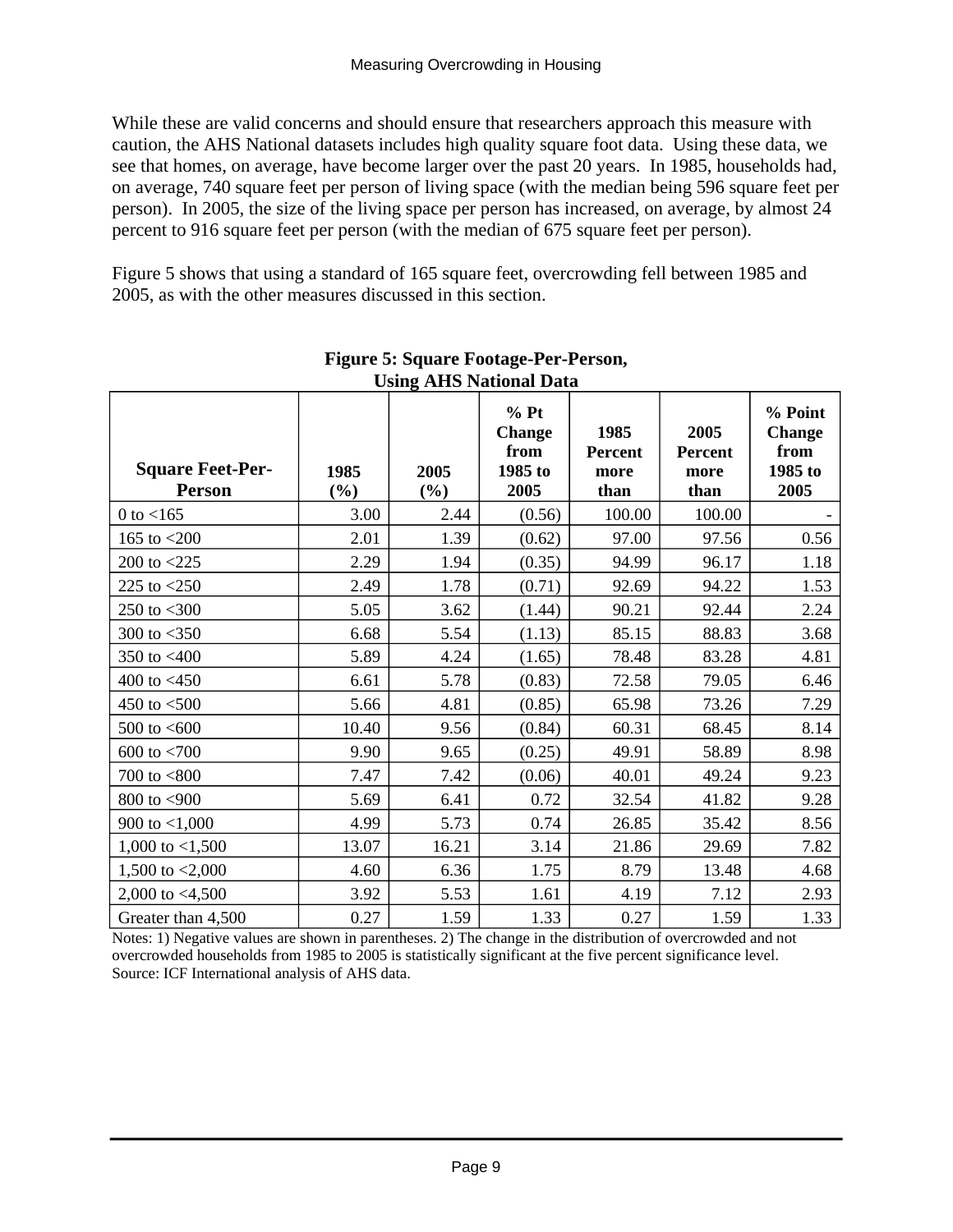## **2.4 Persons-Per-Room (PPR) by Unit Square Footage-Per-Person<sup>3</sup> (USFPP)**

PPR and USFPP are both useful measures but each has its drawbacks. For example, neither accounts for differences in the type and characteristics of housing units. In order to provide more clarity about the degree of overcrowding, we applied both definitions simultaneously to the AHS National data.

Specifically, we created a hybrid measure that is a cross-tabulation of 1) households who are overcrowded or not overcrowded under the PPR measure, and 2) households who are overcrowded or not overcrowded under the USFPP measure. As can be seen in Figures 6a and 6b, these two measures do greatly overlap, i.e., over 96 percent of all households in 2005 lived in homes with less than one persons-per-room and had 165 square feet or more of living space per person.

The cross-tabulation analysis also provides some useful information on the degree of overcrowding. Of the 2.4 percent of households who lived in homes with less than 165 square feet-per-person, about two thirds had less than one person-per-room. They lived in less crowded households compared to the remaining one third who lived in homes with more than one personper-room. We repeated the same analysis but raised the standard to 250 square feet-per-person. Of the 6.9 percent of the households who, in 2005, lived in homes with less than 250 square feetper-person, about three quarters lived in homes with less than one person-per-room.

Figures 6a and 6b illustrate that when assessing overcrowding, it may be best to do so using more than a single definition or measure. Using a mixed- or multi-measure approach can be helpful to policy makers in that it can provide them with a finer degree of resolution. This in turn can ensure the best allocation of limited resources in addressing this social problem.

| $\Gamma$ iguit va. I I K by USFII, $2003$ |                                                                    |       |      |      |  |  |
|-------------------------------------------|--------------------------------------------------------------------|-------|------|------|--|--|
|                                           | <b>USFPP</b>                                                       |       |      |      |  |  |
|                                           | $165$ or<br>Less than<br><b>TOTAL</b><br>$165$ sq ft<br>more sq ft |       |      |      |  |  |
|                                           |                                                                    |       |      |      |  |  |
|                                           | <b>Less than One</b>                                               | 96.27 | l.54 |      |  |  |
| <b>PPR</b>                                | <b>One or More</b>                                                 | 1.29  | 0.90 | 2.19 |  |  |
|                                           | <b>TOTAL</b>                                                       | 97.56 | 2.44 |      |  |  |

**Figure 6a: PPR by USFPP, 2005** 

Source: ICF International analysis of AHS data.

| Figure 6b: PPR by USFPP, 1985 |                      |            |             |              |  |  |
|-------------------------------|----------------------|------------|-------------|--------------|--|--|
|                               | <b>USFPP</b>         |            |             |              |  |  |
|                               |                      | $165$ or   | Less than   |              |  |  |
|                               |                      | more sq ft | $165$ sq ft | <b>TOTAL</b> |  |  |
|                               | <b>Less than One</b> | 95.74      | 1.70        | 97.44        |  |  |
| <b>PPR</b>                    | <b>One or More</b>   | 1.26       | 1.31        | 2.57         |  |  |
|                               | <b>TOTAL</b>         | 97.00      | 3.00        |              |  |  |

**Figure 6b: PPR by USFPP, 1985** 

 $3$  Square footage pertains exclusively to one unit detached and mobile homes.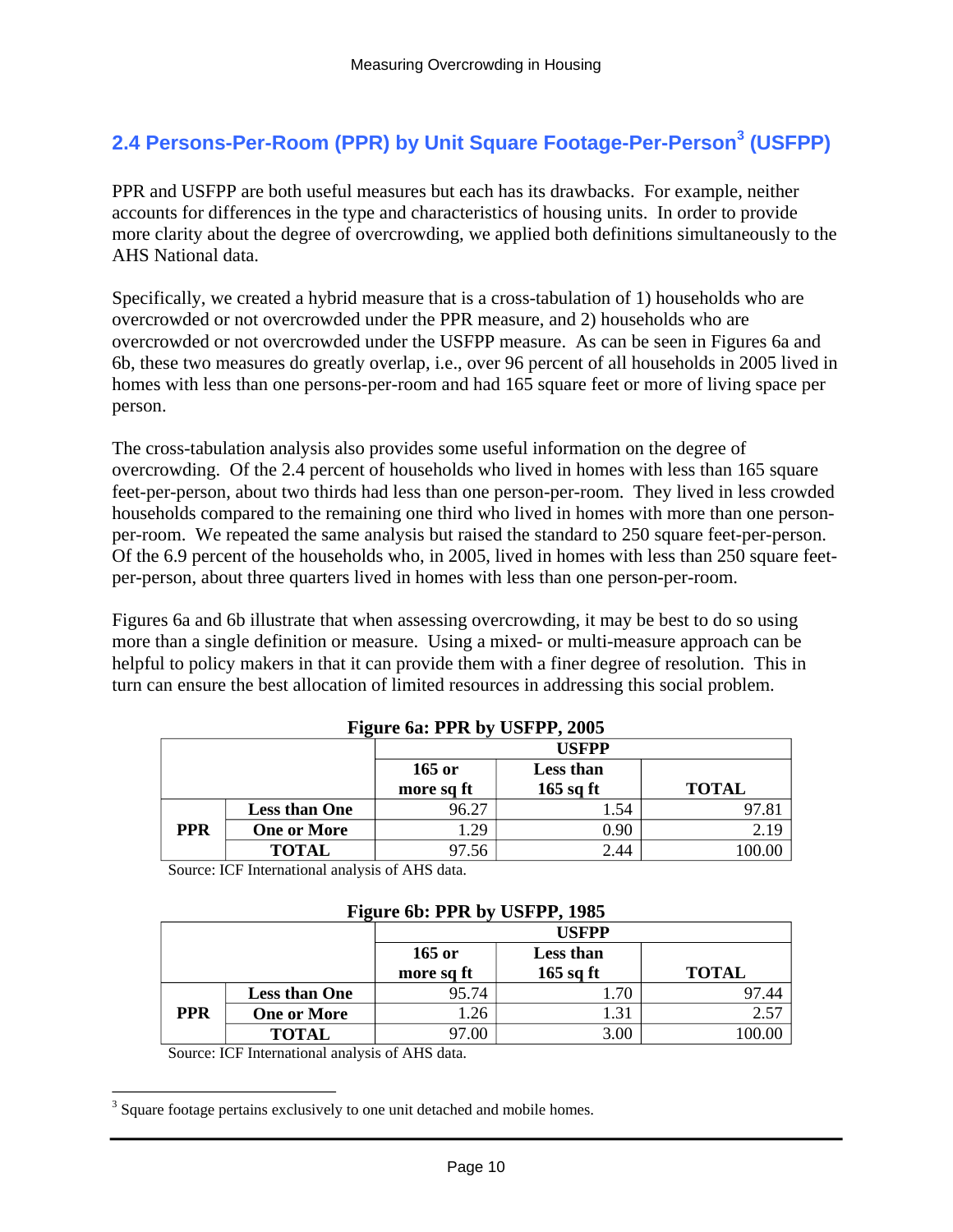The 1985 and 2005 AHS National data indicates that the share of truly overcrowded population (i.e., those who care considered overcrowded under both the PPR and USFPP measures) has decreased. As can be seen in Figure 7, the share has dropped by about 40 basis points<sup>4</sup> from 1.3 percent in 1985 to 0.9 percent in 2005.

|                    | ome bytan e robage r er r elbon (corri ), comg milo radional data |                              | <b>PPR</b> |                    |
|--------------------|-------------------------------------------------------------------|------------------------------|------------|--------------------|
| <b>USFPP</b>       |                                                                   | <b>Less than One</b>         |            | <b>One or More</b> |
| (SqFt)             | 1985                                                              | 2005                         | 1985       | 2005               |
|                    | (%)                                                               | $\left( \frac{0}{0} \right)$ | $(\%)$     | $(\%)$             |
| 0 to $<$ 165       | 1.70                                                              | 1.54                         | 1.31       | 0.90               |
| 165 to $< 500$     | 35.49                                                             | 27.89                        | 1.19       | 1.22               |
| 500 to 1,000       | 38.39                                                             | 38.74                        | 0.06       | 0.02               |
| 1,000 to $< 1,500$ | 13.06                                                             | 16.18                        | 0.01       | 0.04               |
| 1,500 to $< 2,000$ | 4.60                                                              | 6.34                         | 0.00       | 0.01               |
| 2,000 to $<4,500$  | 3.92                                                              | 5.53                         | 0.00       | 0.00               |
| Greater than 4,500 | 0.27                                                              | 1.59                         | 0.00       | 0.00               |

**Figure 7: Persons-Per-Room (PPR) By Unit Square Footage-Per-Person (USFPP), Using AHS National data** 

 $4$  A basis point is defined as one-hundredth  $(1/100<sup>th</sup>)$  of one (1) percent.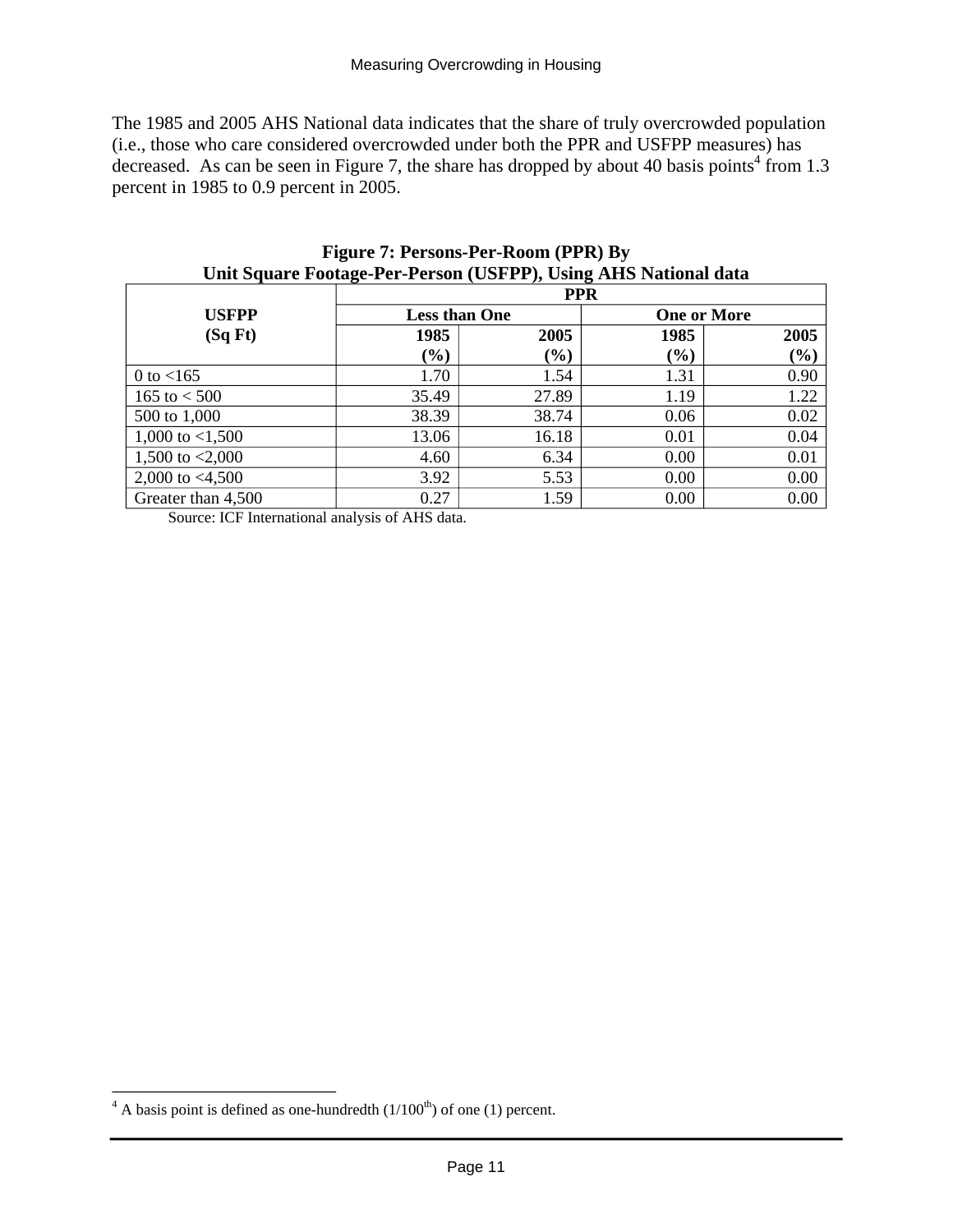## *3. Demographic Cross-tabulations*

The summary data presented in this report are increasingly granular. The tables in this section focus on whether some segments of the population have a higher incidence of overcrowding than others. We also can see whether the trend over time is similar across the different demographic subpopulations.

The demographic variables explored in this section include ethnicity and race<sup>5</sup>, income, tenure, region, metropolitan status, and citizenship status.<sup>6</sup> Section 3.1 describes how the PPR measure captures differences across these variables. Section 3.2 presents the same type of information jointly for PPB and USFPP, one table for each of the demographic variables.

#### **3.1 Persons-Per-Room (PPR)**

As previously explained, our standard for PPR is more than one person-per-room. Figure 8 shows that overcrowding among the Non-Hispanic, White population is relatively low compared to other ethnicities and races. Further, the rate of overcrowding appears stable over time with the share of overcrowded population being the same in 2005 as it was in 1985.

By comparison, overcrowding appears most prevalent among the Hispanic population. The share of Hispanic households considered to be overcrowded has decreased from 13 percent in 1985 to 12 percent in 2005, although the actual number of overcrowded Hispanic households more than doubled over the same period. A rise in overcrowding, both in relative and in absolute terms, is evident among the Hispanic, Black households. In relative terms, the share of overcrowded Hispanic, Black households increased from 5 percent in 1985 to 6 percent in 2005. In comparison, the share of overcrowded Non-Hispanic, Black households was halved in the past 20 years.

 $<sup>5</sup>$  For our analytic purposes, we defined ethnicity and race as being one of four categories – i.e., Hispanic; Hispanic,</sup> Black; Non-Hispanic, Black; or Non-Hispanic-White. We did not include in these categories those considered to be American Indian, Asian, Pacific Islander, or those who were of two or more races. Further, we note that the four groupings we used are not mutually exclusive since Hispanic, Black is a subset of Hispanic. 6 Note that income data from 1985 have been adjusted for inflation.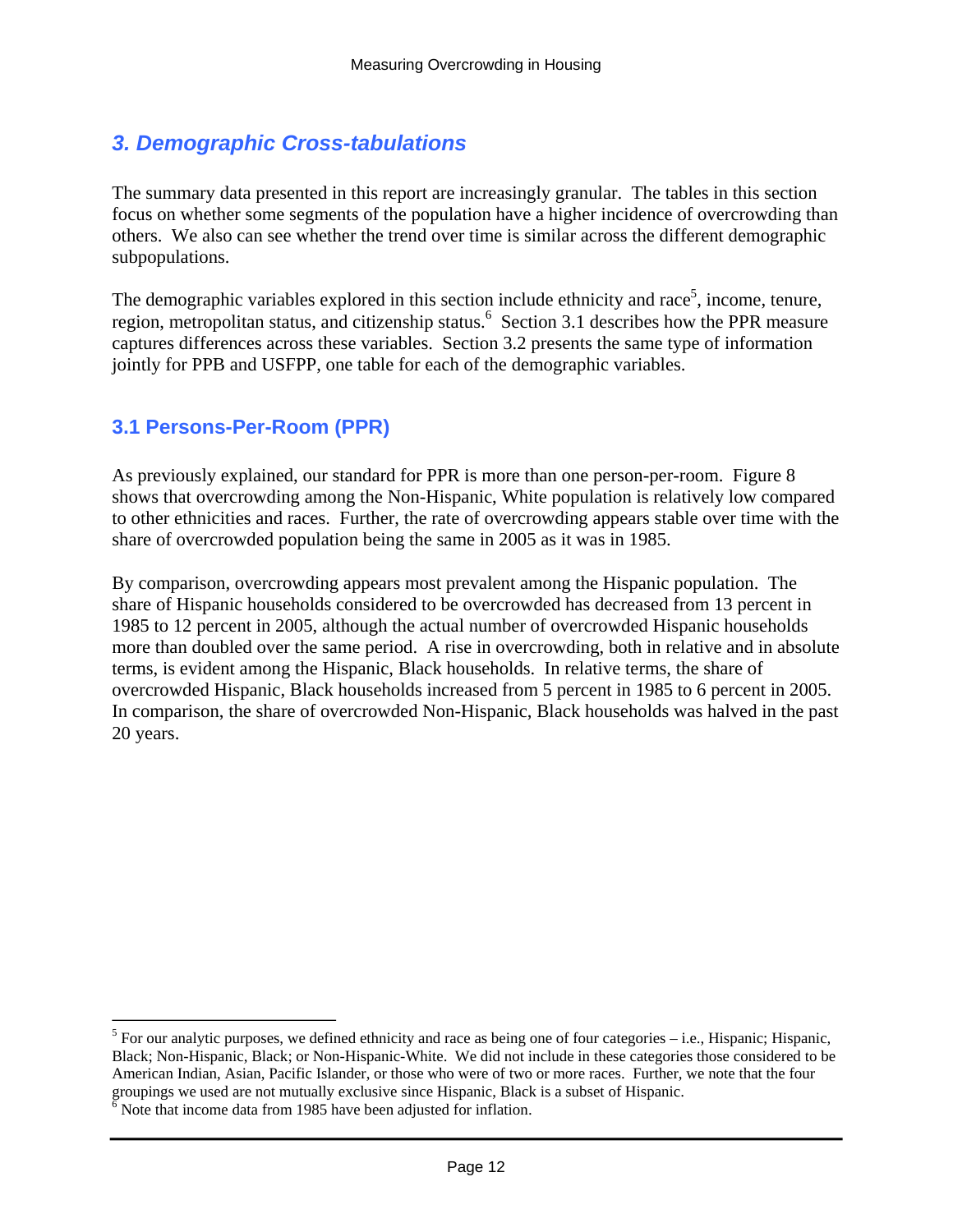| <b>Persons-Per-</b> | 0                     | 1985              |      | 2005              |               |  |
|---------------------|-----------------------|-------------------|------|-------------------|---------------|--|
| <b>Room</b>         | <b>Ethnicity/Race</b> | <b>Households</b> | $\%$ | <b>Households</b> | $\frac{6}{9}$ |  |
|                     | Hispanic              | 4,272,293         | 87   | 9,910,528         | 88            |  |
| Less than One       | Hispanic, Black       | 161,175           | 95   | 379,401           | 94            |  |
|                     | Non-Hispanic, White   | 70,695,763        | 99   | 78,030,766        | 99            |  |
|                     | Non-Hispanic, Black   | 9,116,707         | 94   | 12,707,767        | 97            |  |
|                     | Hispanic              | 636,562           | 13   | 1,339,152         | 12            |  |
| One or More         | Hispanic, Black       | 7,626             |      | 23,727            | 6             |  |
|                     | Non-Hispanic, White   | 1,047,576         |      | 698,964           |               |  |
|                     | Non-Hispanic, Black   | 617,068           | 6    | 340,683           | 3             |  |

**Figure 8: Persons-Per-Room, By Ethnicity and Race** 

Source: ICF International analysis of AHS data.

Figure 9 provides the distribution of income by persons-per-room. (We inflated the 1985 income data from 1985 dollars to 2005 dollars using the CPI from the U.S. Bureau of Labor Statistics.)

Based on the 1985 and 2005 AHS National data, overcrowding has been reduced over the past 20 years among the populations with the greatest economic need (i.e., households with negative income or without income, and the households earning less than \$25,000/year). However, the data indicate overcrowding increased among the households earning between \$25,000/year and \$100,000/year.

It is interesting to note that there are instances of overcrowding among households earning more than a quarter of a million dollars per year. This finding indicates that for some segment of the population, overcrowding would appear to be a matter of choice rather than a lack of financial means.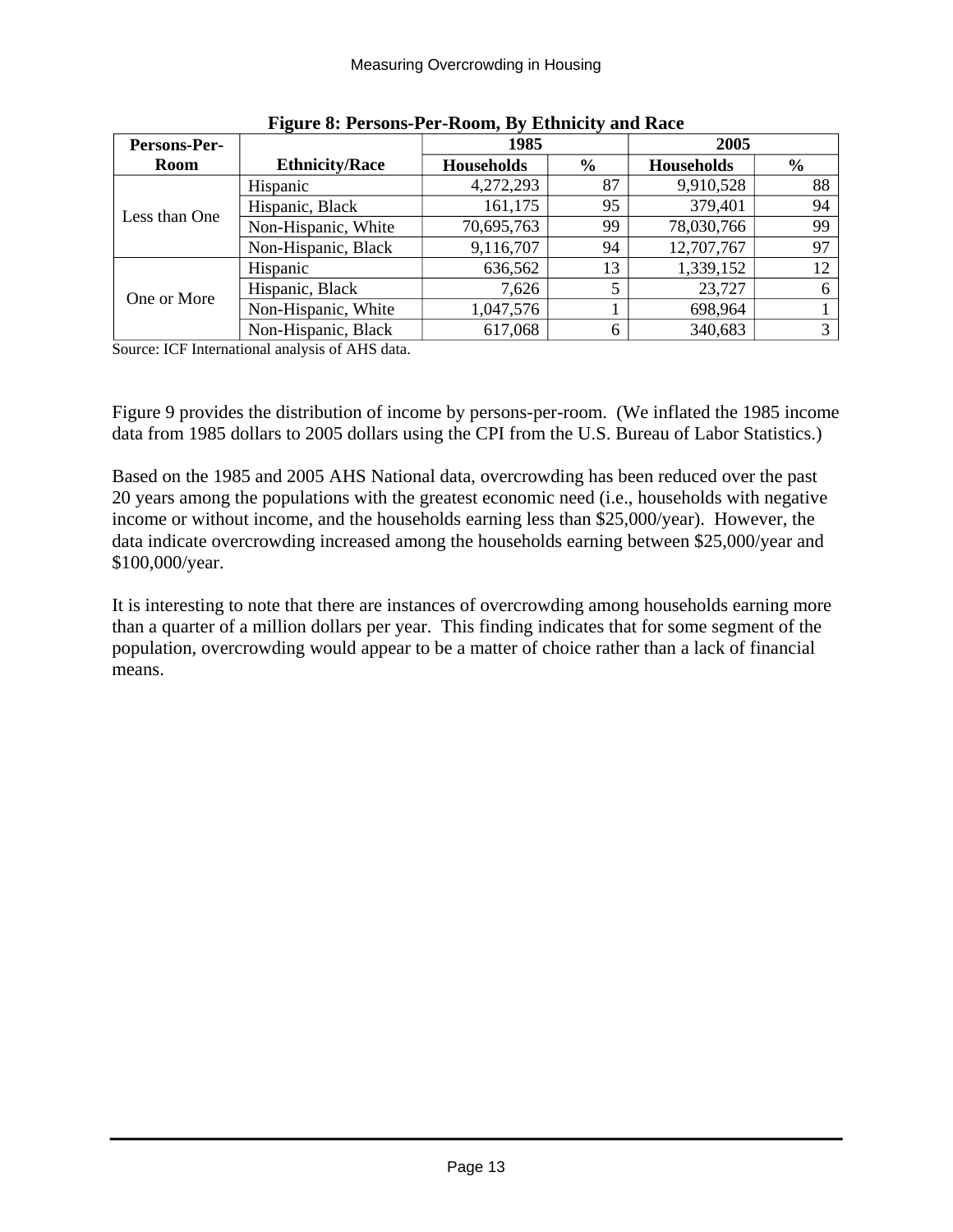| Persons-Per-  |                        | $\mathbf{r}$ is the state of $\mathbf{r}$ in the state $\mathbf{r}$<br>1985 |                | 2005              |                |
|---------------|------------------------|-----------------------------------------------------------------------------|----------------|-------------------|----------------|
| <b>Room</b>   | <b>Income</b>          | <b>Households</b>                                                           | $\frac{6}{6}$  | <b>Households</b> | $\frac{0}{0}$  |
|               | Negative               | 109,793                                                                     | 98             | 45,158            | 100            |
|               | No Income              | 1,047,224                                                                   | 98             | 1,597,012         | 99             |
|               | $$1 - $25,000$         | 46,120,648                                                                  | 96             | 29,187,514        | 97             |
| Less than One | \$25,000-\$50,000      | 26,316,689                                                                  | 98             | 27,561,301        | 97             |
|               | \$50,000-\$75,000      | 8,177,177                                                                   | 99             | 19,542,492        | 97             |
|               | \$75,000-\$100,000     | 2,288,477                                                                   | 99             | 11,770,097        | 98             |
|               | \$100,000-\$250,000    | 1,866,870                                                                   | 99             | 14,527,594        | 99             |
|               | Greater than \$250,000 | 2,199                                                                       | 100            | 2,048,124         | 99             |
|               | Negative               | 2,701                                                                       | 2              |                   |                |
|               | No Income              | 22,180                                                                      | $\overline{2}$ | 19,072            |                |
|               | $$1 - $25,000$         | 1,684,469                                                                   | $\overline{4}$ | 795,121           | 3              |
| One or More   | \$25,000-\$50,000      | 652,030                                                                     | $\overline{2}$ | 852,988           | 3              |
|               | \$50,000-\$75,000      | 89,942                                                                      |                | 581,597           | 3              |
|               | \$75,000-\$100,000     | 26,397                                                                      | 1              | 189,208           | $\overline{2}$ |
|               | \$100,000-\$250,000    | 18,441                                                                      | $\mathbf{1}$   | 170,462           |                |
|               | Greater than \$250,000 |                                                                             |                | 12,907            |                |

|  | <b>Figure 9: Persons-Per-Room, By Income</b> |  |  |
|--|----------------------------------------------|--|--|
|  |                                              |  |  |

Source: ICF International analysis of AHS data.

The average size of a household considered overcrowded and earning between \$1,000 and \$75,000 per year is 6 to 7 people. For comparison, the average size of a household of comparable means but which is not considered overcrowded is 2 to 3 people.

As can be seen in Figure 10, overcrowding is most prevalent among the households who rent. Based on the published 2005 AHS report, the median size of an owner-occupied home was 1,858 square feet compared to the median size of an occupied, rented home of 1,344 square feet.

| Persons-Per-  | <b>Tenure</b> |            | 1985          |                   | 2005          |
|---------------|---------------|------------|---------------|-------------------|---------------|
| <b>Room</b>   |               | Households | $\frac{6}{6}$ | <b>Households</b> | $\frac{0}{0}$ |
| Less than One | Owners        | 55,165,573 | 97            | 73,963,683        | 99            |
|               | Renters       | 29,252,973 | 95            | 30,577,515        | 95            |
|               | No-Cash Rent  | 2,017,156  | 96            | 1,738,093         | 98            |
|               | Owners        | 979,825    | ◠             | 986,282           |               |
| One or More   | Renters       | 1,425,487  | 5             | 1,603,574         |               |
|               | No-Cash Rent  | 90,847     | 4             | 31,499            | ◠             |

**Figure 10: Persons-Per-Room, By Tenure**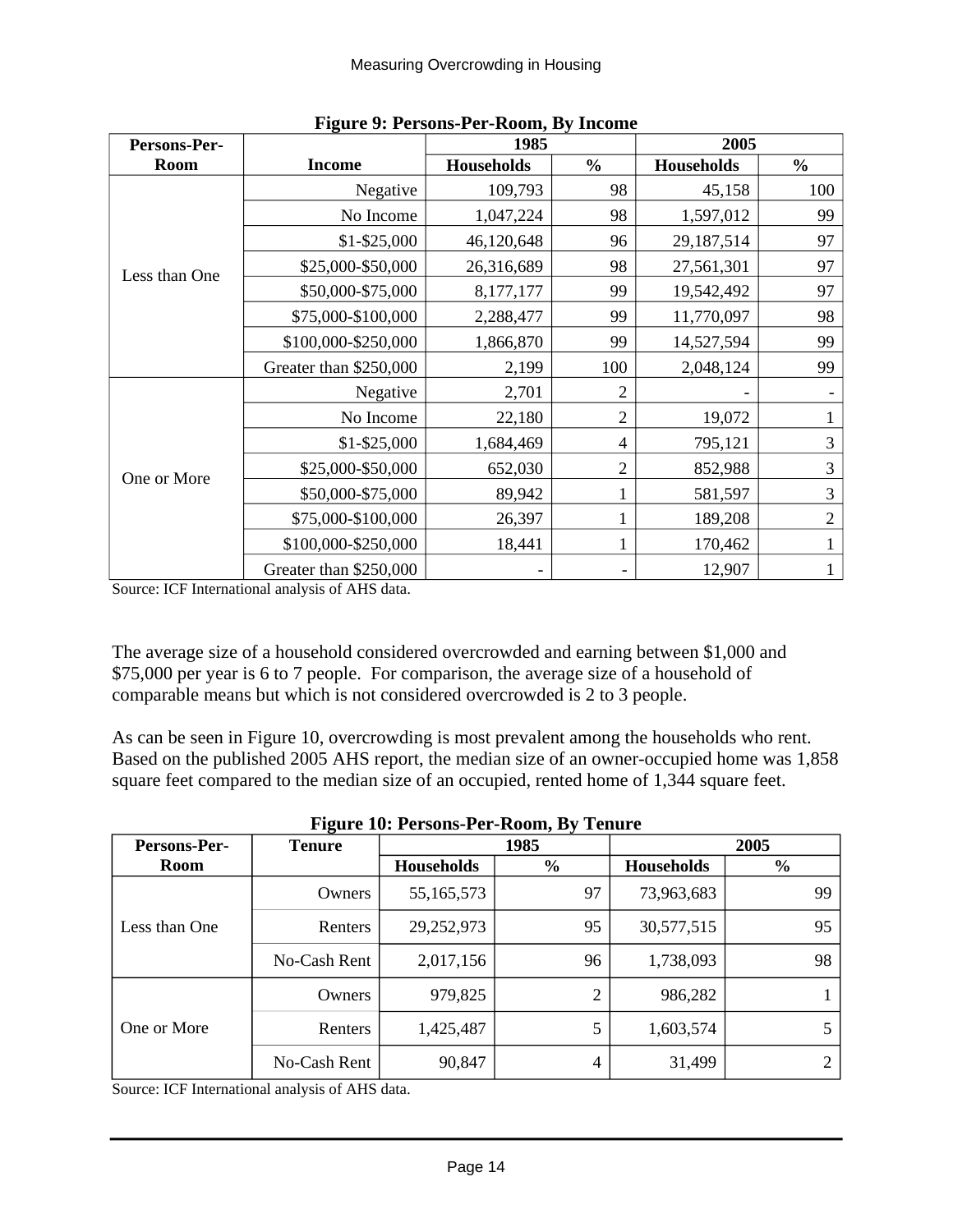When analyzed at the regional level, AHS data indicate that overcrowding is comparatively more prevalent in the Western part of the U.S.

| Persons-Per-  | <b>Region</b> | 1985              |                | 2005              |                |
|---------------|---------------|-------------------|----------------|-------------------|----------------|
| <b>Room</b>   |               | <b>Households</b> | $\%$           | <b>Households</b> | $\frac{6}{9}$  |
|               | Northeast     | 18,551,808        | 98             | 19,957,024        | 98             |
|               | Midwest       | 21,924,138        | 98             | 24,599,096        | 99             |
| Less than One | South         | 29,477,806        | 97             | 38,937,093        | 98             |
|               | West          | 17,013,748        | 96             | 22,786,079        | 96             |
|               | Northeast     | 410,236           | $\overline{c}$ | 418,772           | $\mathfrak{D}$ |
| One or More   | Midwest       | 444,983           | ◠              | 355,271           |                |
|               | South         | 971,520           | 3              | 784,266           | $\mathfrak{D}$ |
|               | West          | 669,421           | 4              | 1,063,047         | 4              |

**Figure 11: Persons-Per-Room, By Region** 

Source: ICF International analysis of AHS data.

To gain some insight into why the degree of overcrowding differs across geographic regions, we analyzed demographic and economic characteristics of the population living in each of the four regions.

The Hispanic households, which as shown in Figure 8 have the highest rate of overcrowding among households of different ethnicities and races, predominantly live in the West and the South U.S. (40 percent and 36 percent, respectively, based on 2005 AHS National data). In 2005, they accounted for about 22 percent of the total households in the Western U.S. and about 11 percent of the total households in the Southern U.S.<sup>7</sup>

As can be seen in Figure 12, overcrowding is more prevalent in urban areas than in rural. This is likely a function of available space for building residential properties.

Within urban areas, the rate of overcrowding is the highest in central cities. Relative to other urban areas, central cities tend to have a higher concentration of renters, lower income households, and foreign-born population which are more likely to live in overcrowded homes.

<sup>&</sup>lt;sup>7</sup> Hispanic households' median income in 2005 was \$35,967 compared to the average income for all households of \$46,326 (Source: U.S. Census Bureau, *Income, Poverty, and Health Insurance Coverage in the United States: 2005,*  available at http://www.census.gov/prod/2006pubs/p60-231.pdf).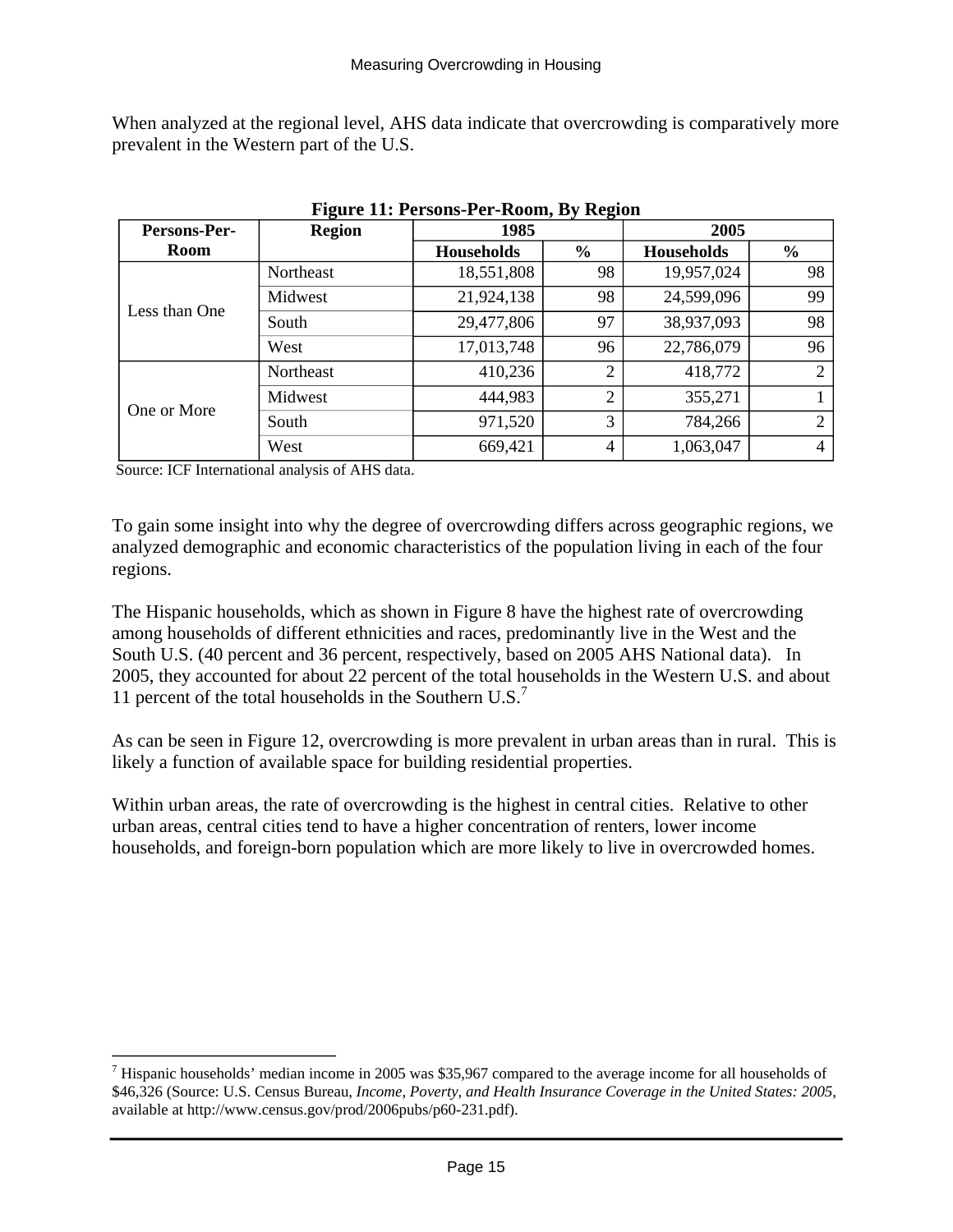| Persons-Per-  | ີ                        | 1985              |                | 2005              |    |
|---------------|--------------------------|-------------------|----------------|-------------------|----|
| <b>Room</b>   | <b>Metropolitan Area</b> | <b>Households</b> | $\frac{0}{0}$  | <b>Households</b> | %  |
|               | Central City of MSA      | 28,793,419        | 96             | 30,484,907        | 96 |
|               | Inside MSA - Urban       | 28,568,607        | 98             | 34,817,035        | 98 |
| Less than One | Inside MSA – Rural       | 9,945,661         | 97             | 14,673,484        | 99 |
|               | Outside MSA - Urban      | 7,728,635         | 98             | 10,106,109        | 98 |
|               | Outside MSA - Rural      | 11,931,177        | 98             | 16, 197, 757      | 99 |
|               | Central City of MSA      | 1,095,049         | 4              | 1,145,871         | 4  |
|               | Inside MSA – Urban       | 669,886           | $\overline{2}$ | 873,334           | 2  |
| One or More   | Inside MSA - Rural       | 258,278           | 3              | 156,721           |    |
|               | Outside MSA - Urban      | 179,639           | $\overline{2}$ | 202,634           | 2  |
|               | Outside MSA – Rural      | 293,307           | 2              | 242,796           |    |

**Figure 12: Persons-Per-Room, By Metropolitan Area** 

Note: The Metropolitan Area categories in the 1985 AHS National data did not correspond to the categories in the 2005 AHS National data. We assumed that "Urbanized Suburb" and "Other Urban Suburb" corresponded to the 2005 category of "Inside MSA – Urban." Similarly, we assumed that "Urbanized Area, Non-Metro" and "Other Urban, Non-Metro" corresponded to the 2005 category of "Outside MSA – Urban."

Source: ICF International analysis of AHS data.

Figure 13 demonstrates that foreign-born, non-U.S. citizens have the highest share of overcrowded households.<sup>8</sup> And those who are foreign-born, non-U.S. citizens predominantly live in the West and the South U.S. (52 percent and 28 percent, respectively, based on 2005 AHS National data).

| Persons-Per-  | <b>Citizenship Status</b>                    | 2005              |      |
|---------------|----------------------------------------------|-------------------|------|
| <b>Room</b>   |                                              | <b>Households</b> | $\%$ |
|               | Native, Born in U.S.                         | 92,419,256        | 99   |
| Less than One | Native, Born in PR or U.S. outlying area     | 1,991,101         | 94   |
|               | Native born abroad of U.S. parents           | 596,900           | 99   |
|               | Foreign born, U.S. citizen by naturalization | 5,703,815         | 95   |
|               | Foreign born, not a U.S. citizen             | 5,568,220         | 85   |
|               | Native, Born in U.S.                         | 1,202,531         |      |
|               | Native, Born in PR or U.S. outlying area     | 137,538           | 6    |
| One or More   | Native born abroad of U.S. parents           | 7,283             |      |
|               | Foreign born, U.S. citizen by naturalization | 281,173           | 5    |
|               | Foreign born, not a U.S. citizen             | 992,831           | 15   |

**Figure 13: Persons-Per-Room, By Citizenship<sup>9</sup>**

<sup>&</sup>lt;sup>8</sup> When the analysis is carried out by the person's citizenship status.

<sup>&</sup>lt;sup>9</sup> The 1985 AHS National data does not appear to contain a valid citizenship variable (i.e., CITZ80 is not present as the 1985 AHS Codebook indicates).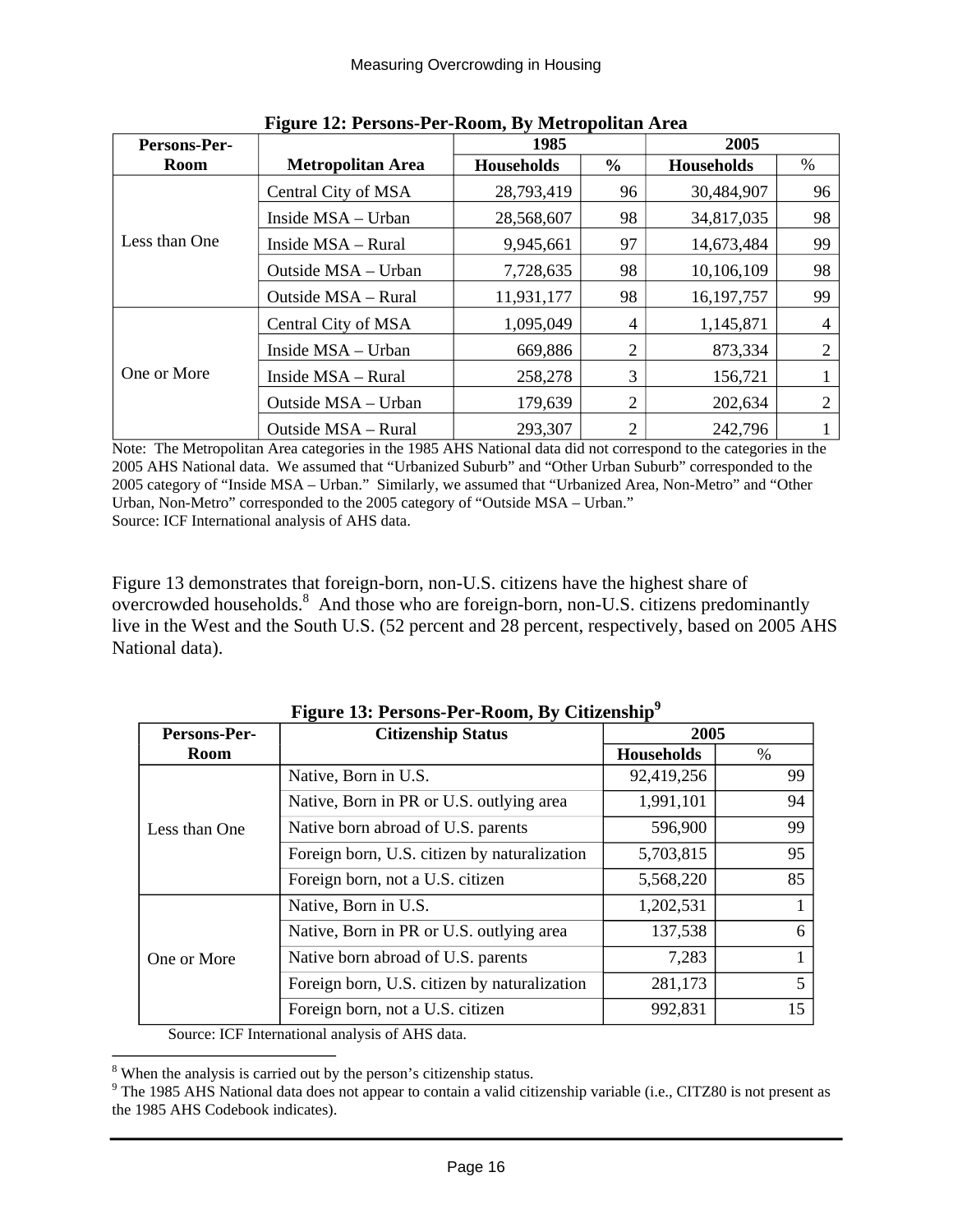#### **3.2 Demographics for Persons-Per-Bedroom (PPB) and Unit Square Footage-Per-Person (USFPP)**

In this section we present two alternative measures of overcrowding, PPB and USFPP. These measures are presented jointly for the same set of demographic variables from the AHS National data as were used in the previous section. This streamlined approach was chosen in order to allow an easier comparison across the two measures, especially since the findings tend to be very similar.

The standards we apply to these two measures are the same as were discussed in Section 2. Specifically, we define a standard of two (2) for PPB and 165 square feet for USFPP.

Overall, both PPB and USFPP measures, when applied to the AHS National data, indicate that overcrowding decreased between 1985 and 2005. The same conclusion was reached when PPR measure was used with the AHS national data. Further, the trends in overcrowding among various demographic subgroups measured in terms of PPB and USFPP are generally very similar to the trends in overcrowding measured in terms of PPR.<sup>10</sup>

Figure 14 shows that in relative terms (i.e., percentage terms) overcrowding in all four ethnicity/race categories declined for both measures over the past 20 years to 2005. The largest percentage point decline during this period was among the Non-Hispanic, Black population as measured by PPB.

In absolute terms, overcrowding among the Hispanic households rose over the past 20 years, with the number of Hispanic households considered overcrowded doubling between 1985 and 2005. In comparison, the number of overcrowded households declined among the Non-Hispanic population.

Both PPB and USFPP measures indicate that overcrowding is still most prevalent among the foreign-born residents as well as households who rent homes, and/or live in central cities. When analyzed at the regional and income level, the magnitude and the trend in overcrowding differ somewhat depending on whether the PPB or the USFPP measure is used. The PPB measure indicates that overcrowding is most prevalent among the households living in the Western U.S., while the USFPP measure indicates that overcrowding is most prevalent among the households living in the Western and the Northeast U.S. Both measures indicate that the prevalence of overcrowding has decreased among the households earning less than \$50,000/year, while it has stayed constant among the households earning between \$50,000 and \$100,000. The results are different, however, for the households without income. The PPB measure indicates that overcrowding has decreased among those households from 1985 to 2005, while the USFPP measure indicates that the share of overcrowded households without any income has stayed constant during the same period.

<sup>&</sup>lt;sup>10</sup> The notable exception being income trends.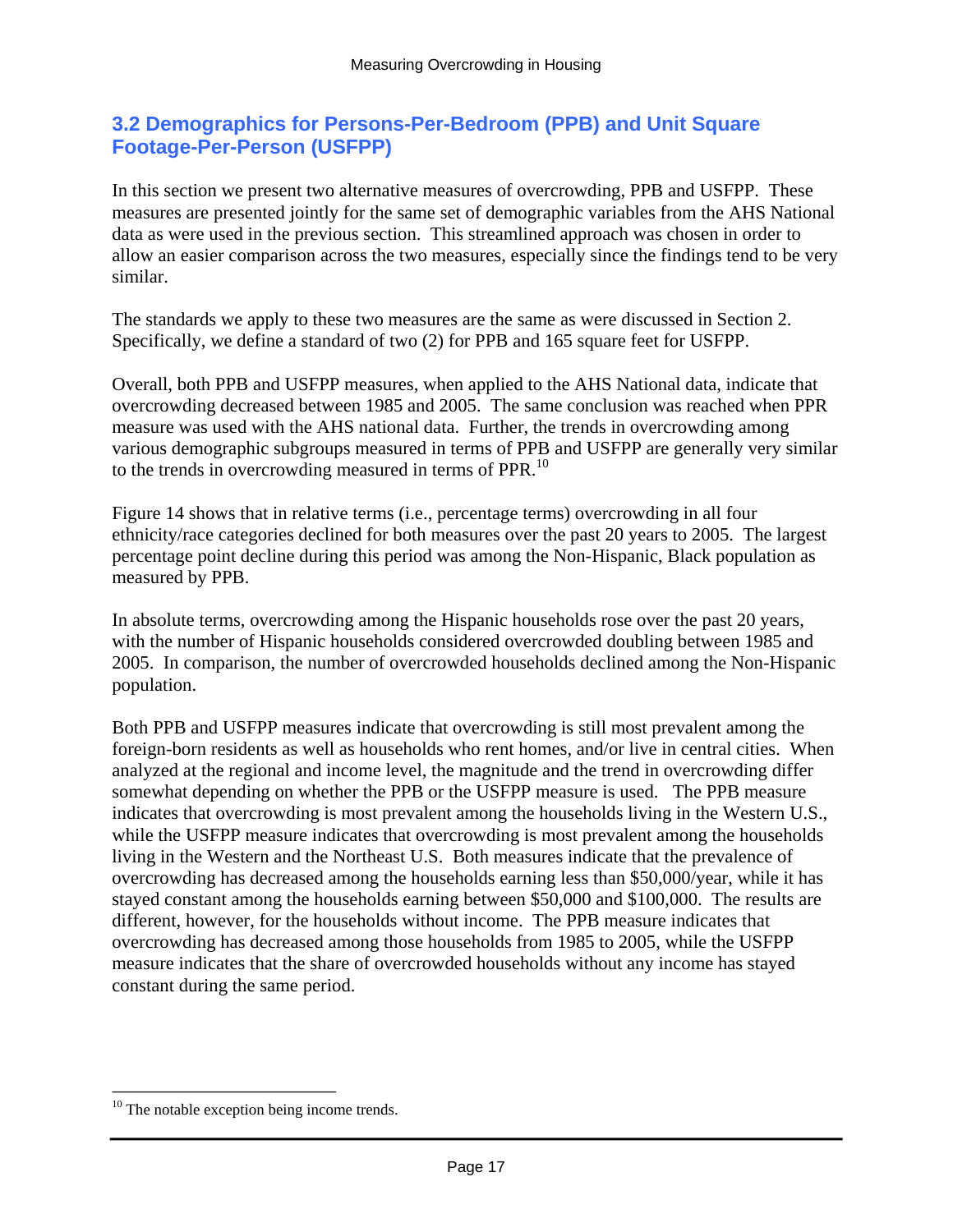| There I is overcrowally by Bullinery and Ruce |                       |                   |                |                   |      |                   |               |                   |                |  |  |
|-----------------------------------------------|-----------------------|-------------------|----------------|-------------------|------|-------------------|---------------|-------------------|----------------|--|--|
|                                               |                       |                   | <b>PPB</b>     |                   |      |                   |               | <b>USFPP</b>      |                |  |  |
|                                               |                       | 1985              |                | 2005              |      | 1985              |               | 2005              |                |  |  |
|                                               | <b>Ethnicity/Race</b> | <b>Households</b> | $\frac{6}{10}$ | <b>Households</b> | $\%$ | <b>Households</b> | $\frac{6}{9}$ | <b>Households</b> | $\frac{6}{9}$  |  |  |
|                                               | Hispanic              | 4,168,533         | 85             | 9,716,134         | 86   | 4,434,992         | 90            | 10,302,880        | 92             |  |  |
| Not                                           | Hispanic, Black       | 150,525           | 89             | 372,664           | 92   | 158,949           | 94            | 382,676           | 95             |  |  |
| Overcrowded                                   | Non-Hispanic, White   | 70,557,486        | 98             | 78,028,965        | 99   | 70,611,676        | 98            | 77,952,453        | 99             |  |  |
|                                               | Non-Hispanic, Black   | 9,073,523         | 93             | 12,701,049        | 97   | 9,251,125         | 95            | 12,601,747        | 97             |  |  |
|                                               | Hispanic              | 740,322           | 15             | 1,533,546         | 14   | 473,862           | 10            | 946,800           | 8              |  |  |
| Overcrowded                                   | Hispanic, Black       | 18,275            | 11             | 30,463            | 8    | 9,852             | 6             | 20,451            |                |  |  |
|                                               | Non-Hispanic, White   | 1,185,853         | ⌒              | 700,765           |      | 1,131,663         | ◠             | 777,277           |                |  |  |
|                                               | Non-Hispanic, Black   | 660,253           |                | 347,400           | 3    | 482,651           |               | 446,702           | 3 <sup>1</sup> |  |  |

#### **Figure 14: Overcrowding By Ethnicity and Race**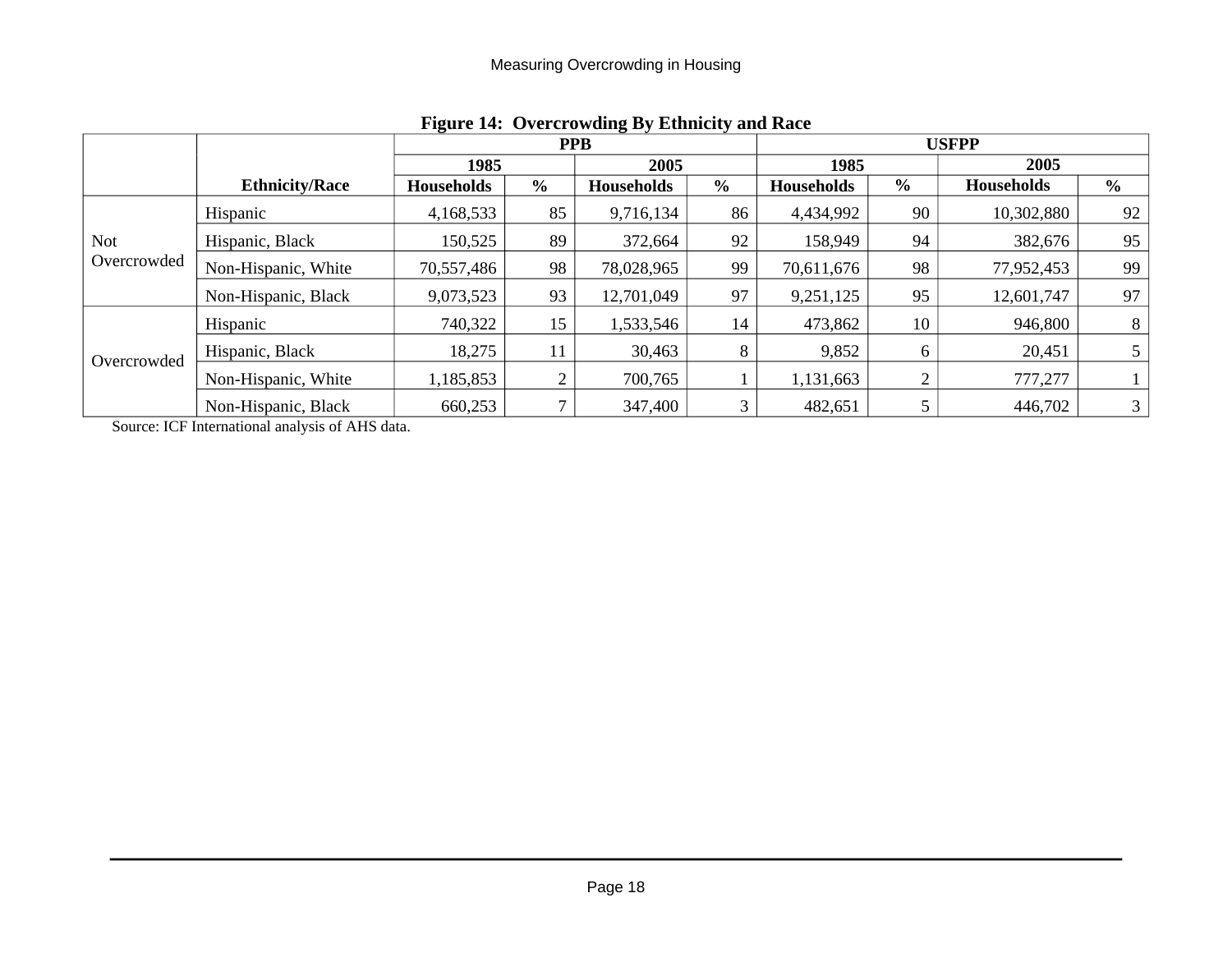|             |                        |                   |                | <b>PPB</b>        |                |                   | <b>USFPP</b>   |                   |                |
|-------------|------------------------|-------------------|----------------|-------------------|----------------|-------------------|----------------|-------------------|----------------|
|             |                        | 1985              |                | 2005              |                | 1985              |                | 2005              |                |
|             | <b>Income</b>          | <b>Households</b> | $\frac{6}{6}$  | <b>Households</b> | $\frac{6}{6}$  | <b>Households</b> | $\frac{6}{6}$  | <b>Households</b> | $\frac{6}{6}$  |
|             | Negative               | 112,494           | 100            | 45,158            | 100            | 112,494           | 100            | 45,158            | 100            |
|             | No Income              | 1,036,915         | 97             | 1,597,552         | 99             | 1,047,784         | 98             | 1,581,409         | 98             |
|             | $$1 - $25,000$         | 25, 141, 537      | 96             | 28,984,675        | 97             | 25,218,001        | 96             | 28,956,720        | 97             |
| Not         | \$25,000-\$50,000      | 25,146,667        | 96             | 27,492,421        | 97             | 25,397,278        | 97             | 27,758,345        | 98             |
| Overcrowded | \$50,000-\$75,000      | 16,204,729        | 97             | 19,592,952        | 97             | 16,385,810        | 98             | 19,718,356        | 98             |
|             | \$75,000-\$100,000     | 8,694,083         | 98             | 11,752,797        | 98             | 8,718,104         | 99             | 11,783,916        | 99             |
|             | \$100,000-\$250,000    | 8,895,620         | 99             | 14,529,101        | 99             | 8,958,831         | 99             | 14,596,543        | 99             |
|             | Greater than \$250,000 | 362,760           | 100            | 2,040,342         | 99             | 360,551           | 99             | 2,048,771         | 99             |
|             | Negative               |                   |                |                   |                |                   |                |                   |                |
|             | No Income              | 32,489            | 3              | 18,532            |                | 21,619            | $\overline{c}$ | 34,675            | $\overline{2}$ |
|             | $$1 - $25,000$         | 1,067,374         | $\overline{4}$ | 997,960           | 3              | 990,910           | 4              | 1,025,915         | $\mathfrak{Z}$ |
| Overcrowded | \$25,000-\$50,000      | 1,003,706         | 4              | 921,868           | 3              | 753,095           | 3              | 655,944           | $\overline{2}$ |
|             | \$50,000-\$75,000      | 468,019           | 3              | 531,136           | 3              | 286,939           | $\overline{2}$ | 405,733           | $\overline{2}$ |
|             | \$75,000-\$100,000     | 140,427           | $\mathbf{2}$   | 206,509           | $\overline{2}$ | 116,407           |                | 175,389           |                |
|             | \$100,000-\$250,000    | 118,416           |                | 168,956           |                | 55,204            |                | 101,514           |                |
|             | Greater than \$250,000 |                   |                | 20,689            |                | 2,209             |                | 12,260            |                |

**Figure 15: Overcrowding by Income**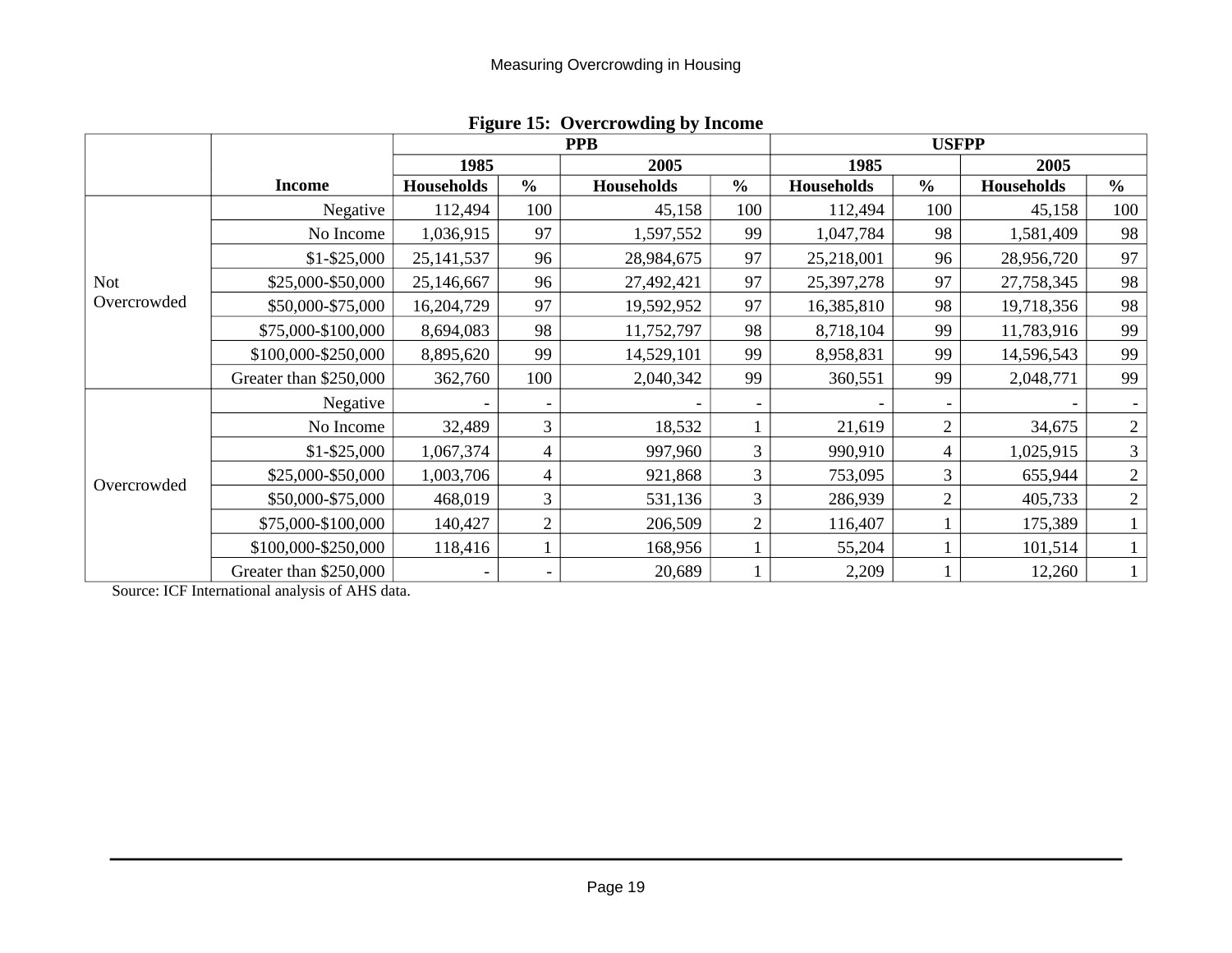|                 |               | - -               | <b>PPB</b>    | <b>□</b> J        |               | <b>USFPP</b>      |               |                   |                |  |
|-----------------|---------------|-------------------|---------------|-------------------|---------------|-------------------|---------------|-------------------|----------------|--|
|                 |               | 1985              |               | 2005              |               | 1985              |               | 2005              |                |  |
|                 | <b>Tenure</b> | <b>Households</b> | $\frac{6}{9}$ | <b>Households</b> | $\frac{6}{9}$ | <b>Households</b> | $\frac{0}{0}$ | <b>Households</b> | $\frac{6}{6}$  |  |
|                 | Owners        | 55,728,213        | 98            | 74,072,123        | 99            | 55,863,217        | 99            | 74,204,936        | 99             |  |
| Not Overcrowded | Renters       | 28,881,232        | 94            | 30,231,477        | 94            | 29,337,972        | 96            | 30,565,636        | 95             |  |
|                 | No-Cash Rent  | 2,023,784         | 96            | 1,731,398         | 98            | 2,036,087         | 97            | 1,718,646         | 97             |  |
|                 | Owners        | 948,983           | ◠             | 877,843           |               | 813,979           |               | 745,030           |                |  |
| Overcrowded     | Renters       | 1,797,229         | 6             | 1,949,612         | 6             | 1,340,488         | 4             | 1,615,453         |                |  |
|                 | No-Cash Rent  | 84,219            | 4             | 38,194            | ◠             | 71,916            | 3             | 50,947            | $\mathfrak{Z}$ |  |

#### **Figure 16: Overcrowding By Tenure**

Source: ICF International analysis of AHS data.

#### **Figure 17: Overcrowding By Region**

|                 |               |                   | <b>PPB</b>    |                   |               |                   | <b>USFPP</b>   |                   |                |
|-----------------|---------------|-------------------|---------------|-------------------|---------------|-------------------|----------------|-------------------|----------------|
| Persons-per-    |               | 1985              |               | 2005              |               | 1985              |                | 2005              |                |
| bedroom         | <b>Region</b> | <b>Households</b> | $\frac{6}{9}$ | <b>Households</b> | $\frac{6}{6}$ | <b>Households</b> | $\frac{6}{10}$ | <b>Households</b> | $\frac{0}{0}$  |
| Not Overcrowded | Northeast     | 18,415,453        | 97            | 19,831,523        | 97            | 18,574,575        | 98             | 19,769,362        | 97             |
|                 | Midwest       | 21,859,674        | 98            | 24,572,819        | 98            | 22,017,651        | 98             | 24,624,332        | 99             |
|                 | South         | 29,465,163        | 97            | 38,908,763        | 98            | 29,522,304        | 97             | 39,063,645        | 98             |
|                 | West          | 16,892,940        | 96            | 22,721,893        | 95            | 17, 122, 747      | 97             | 23,031,879        | 97             |
|                 | Northeast     | 546,591           | 3             | 544,273           | 3             | 387,468           |                | 606,434           | 3 <sup>1</sup> |
|                 | Midwest       | 509,447           |               | 381,547           | $\Omega$      | 351,470           |                | 330,035           |                |
| Overcrowded     | South         | 984,164           | $\bigcirc$    | 812,596           | $\bigcap$     | 927,023           |                | 657,714           |                |
|                 | West          | 790,230           | 4             | 1,127,233         |               | 560,422           | ⌒              | 817,247           | 3 <sup>1</sup> |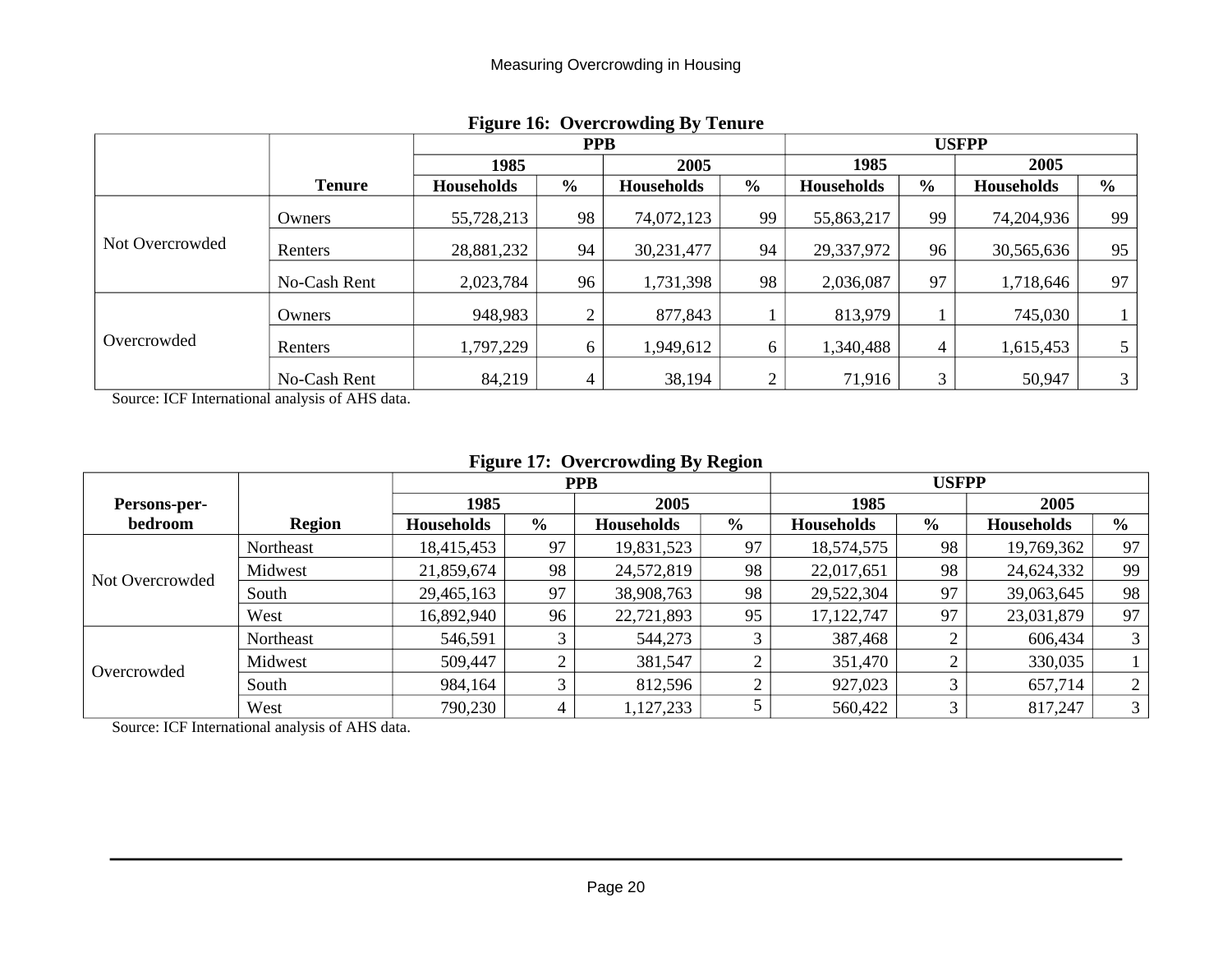|                 |                          |                   | <b>PPB</b>    | Tigure 10. Overerowding by incuropolitan Area |                |                   | <b>USFPP</b>   |                   |                |
|-----------------|--------------------------|-------------------|---------------|-----------------------------------------------|----------------|-------------------|----------------|-------------------|----------------|
|                 |                          | 1985              |               | 2005                                          |                | 1985              |                | 2005              |                |
|                 | <b>Metropolitan Area</b> | <b>Households</b> | $\frac{6}{9}$ | <b>Households</b>                             | $\frac{0}{0}$  | <b>Households</b> | $\frac{6}{6}$  | <b>Households</b> | $\frac{6}{6}$  |
| Not Overcrowded | Central City of MSA      | 28,492,951        | 95            | 30,216,201                                    | 96             | 28,944,438        | 97             | 30,496,431        | 96             |
|                 | Inside MSA - Urban       | 28,492,913        | 97            | 34,762,308                                    | 97             | 28,688,104        | 98             | 34,957,970        | 98             |
|                 | Inside MSA - Rural       | 9,988,775         | 98            | 14,684,247                                    | 99             | 9,948,379         | 97             | 14,704,132        | 99             |
|                 | Outside MSA - Urban      | 7,745,910         | 98            | 10,131,635                                    | 98             | 7,721,519         | 98             | 10,105,388        | 98             |
|                 | Outside MSA - Rural      | 11,912,680        | 97            | 16,240,607                                    | 99             | 11,934,836        | 98             | 16,225,296        | 99             |
|                 | Central City of MSA      | 1,395,518         |               | 1,414,577                                     | 4              | 944,030           | 3              | 1,134,347         | $\overline{4}$ |
|                 | Inside MSA - Urban       | 745,580           | 3             | 928,061                                       | 3              | 550,390           | 2              | 732,399           | $\overline{2}$ |
| Overcrowded     | Inside MSA - Rural       | 215,164           | 2             | 145,957                                       |                | 255,560           | 3              | 126,072           |                |
|                 | Outside MSA - Urban      | 162,364           | 2             | 177,108                                       | $\overline{2}$ | 186,755           | $\overline{2}$ | 203,355           | $\overline{2}$ |
|                 | Outside MSA - Rural      | 311,804           |               | 199,946                                       |                | 289,648           | 2              | 215,257           |                |

**Figure 18: Overcrowding By Metropolitan Area**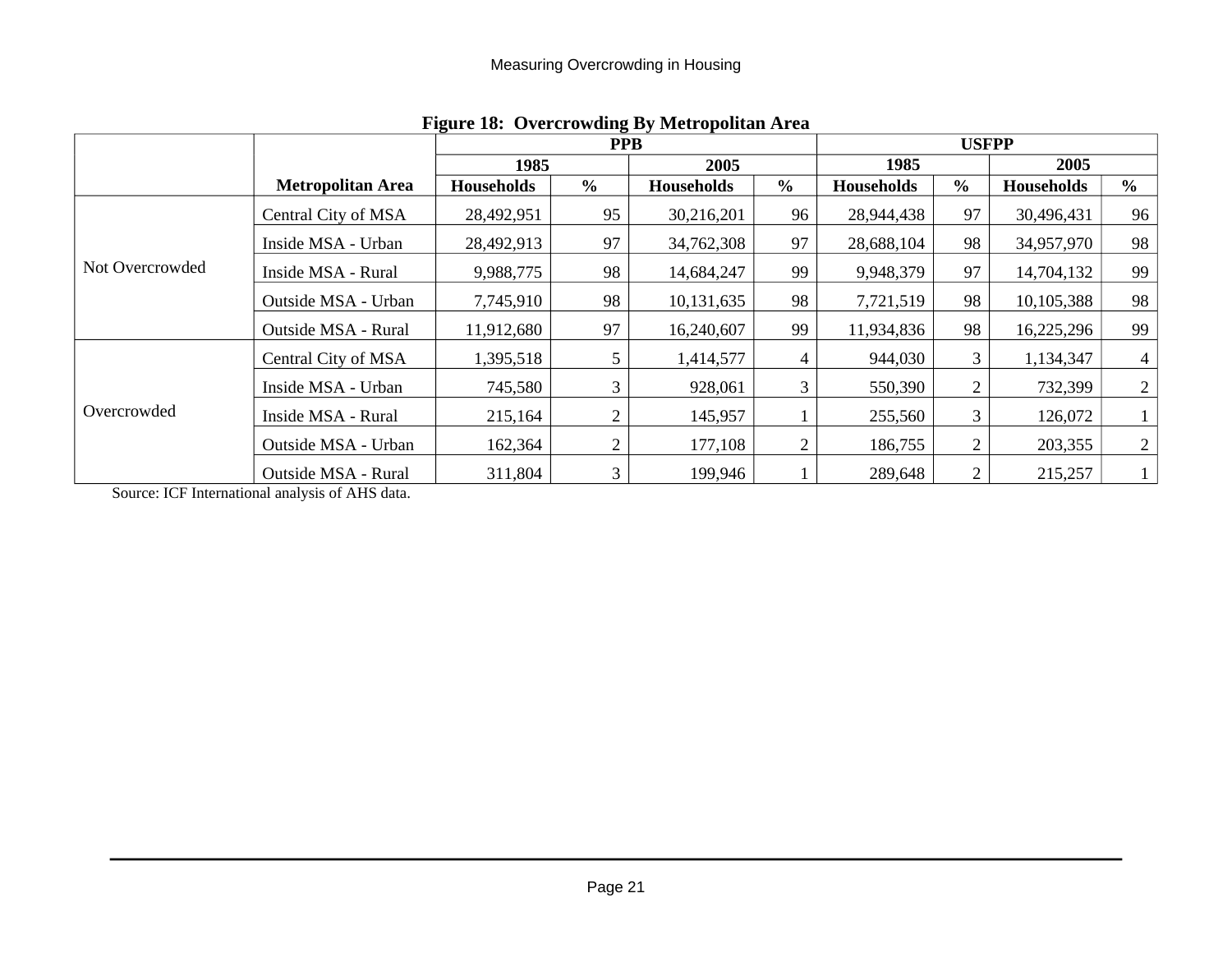|                 | $-5 - 7$                                     | <b>PPB</b>        |               | <b>USFPP</b>      |               |  |
|-----------------|----------------------------------------------|-------------------|---------------|-------------------|---------------|--|
|                 |                                              | 2005              |               | 2005              |               |  |
|                 | <b>Citizenship Status</b>                    | <b>Households</b> | $\frac{0}{0}$ | <b>Households</b> | $\frac{6}{6}$ |  |
|                 | Native, Born in U.S.                         | 92,417,801        | 99            | 92,240,676        | 99            |  |
| Not Overcrowded | Native, Born in PR or U.S. outlying area     | 1,968,946         | 92            | 1,986,943         | 93            |  |
|                 | Native born abroad of U.S. parents           | 587,268           | 97            | 594,502           | 98            |  |
|                 | Foreign born, U.S. citizen by naturalization | 5,665,337         | 95            | 5,771,972         | 96            |  |
|                 | Foreign born, not a U.S. citizen             | 5,395,645         | 82            | 5,895,125         | 90            |  |
|                 | Native, Born in U.S.                         | 1,203,986         |               | 1,381,111         |               |  |
|                 | Native, Born in PR or U.S. outlying area     | 159,692           | 8             | 141,696           | 7             |  |
| Overcrowded     | Native born abroad of U.S. parents           | 16,914            | 3             | 9,681             | 2             |  |
|                 | Foreign born, U.S. citizen by naturalization | 319,651           | 5             | 213,015           | 4             |  |
|                 | Foreign born, not a U.S. citizen             | 1,165,406         | 18            | 665,926           | 10            |  |

#### **Figure 19: Overcrowding By Citizenship Status<sup>11</sup>**

<sup>&</sup>lt;sup>11</sup> The 1985 AHS National data does not contain a valid citizenship variable (i.e., CITZ80 is not present as the 1985 AHS Codebook indicates).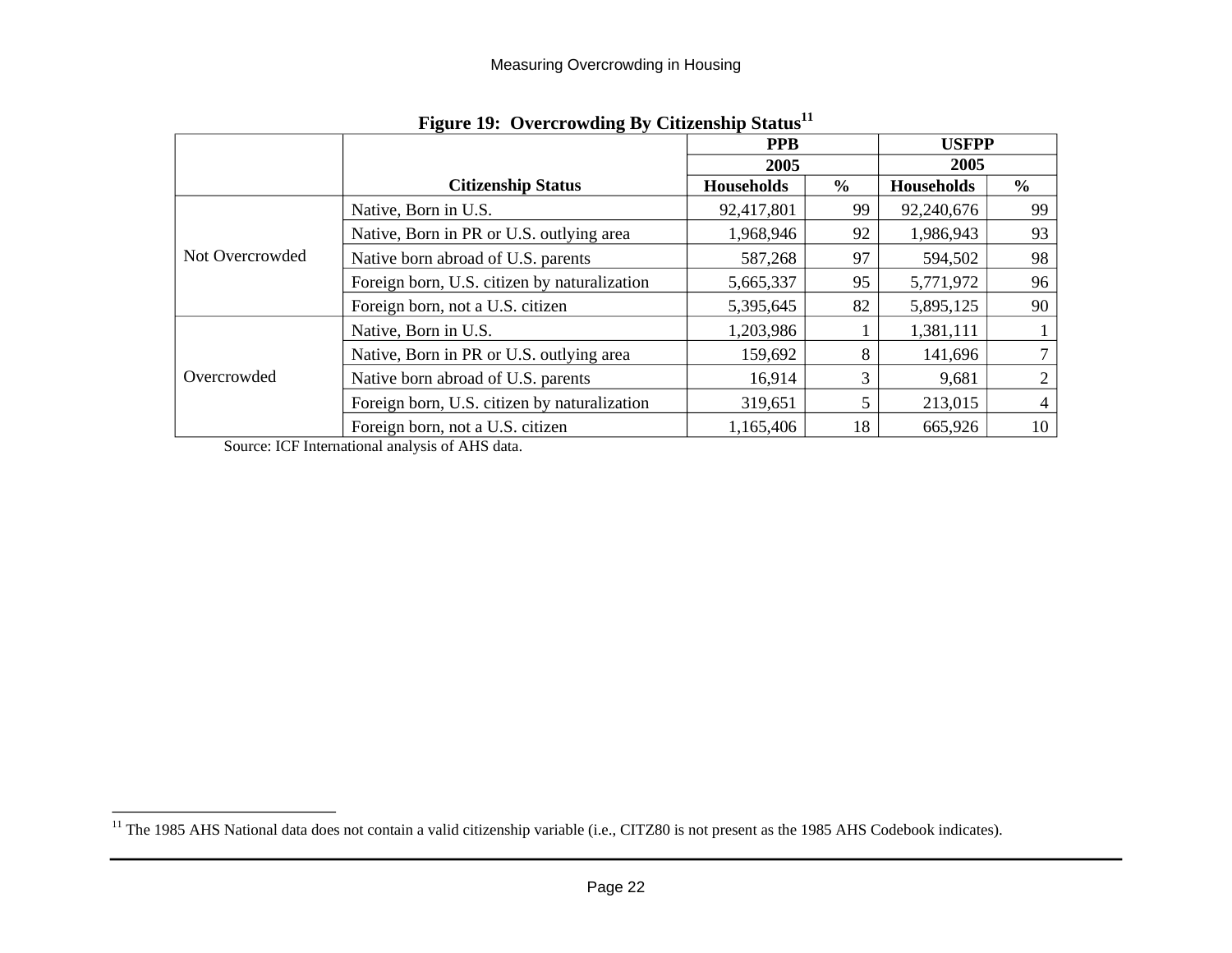## *4. Conclusions*

There are a variety of measures researchers use to objectively quantify the degree of overcrowding a certain segment of the population has. We found that the most widely used measure is apparently PPR. In our study, we analyzed overcrowding by applying three measures to the AHS National data. The measures we used are: PPR, PPB, and USFPP. We also analyzed overcrowding using a hybrid measure of PPR and USFPP.

At HUD's direction, our report focused on the affected household and did not analyze the effects overcrowded dwellings have on the neighbors. This focus led to the choice of PPR, PPB, and USFPP as measures of overcrowding because they address the amount of interior space available to household members.

Our results demonstrate that over time, the prevalence of overcrowding has decreased. This finding is not surprising. As people's standard of living improved and additional debt-financing instruments became available, more people could afford to buy homes and/or upgrade to larger ones. Further, as home ownership rates increased (and non-ownership rates declined), the average house size increased. Simultaneously, we have seen a decrease in household size over the past 20 years. As a result of all these factors, people now tend to be less crowded in their homes than in years past.

Our findings suggest that although different measures generally produce similar results, the extent of overcrowding among some subpopulations may be under-/over-estimated depending on the measure or standard used.

In Figure 20, we compare the results derived using the PPR and the USFPP measures for six demographic groups. The results indicate that the PPR measure may be overestimating the incidence of overcrowding among the Hispanic households and the households of foreign-born, non-U.S. citizens (the opposite may be said for the USFPP measure).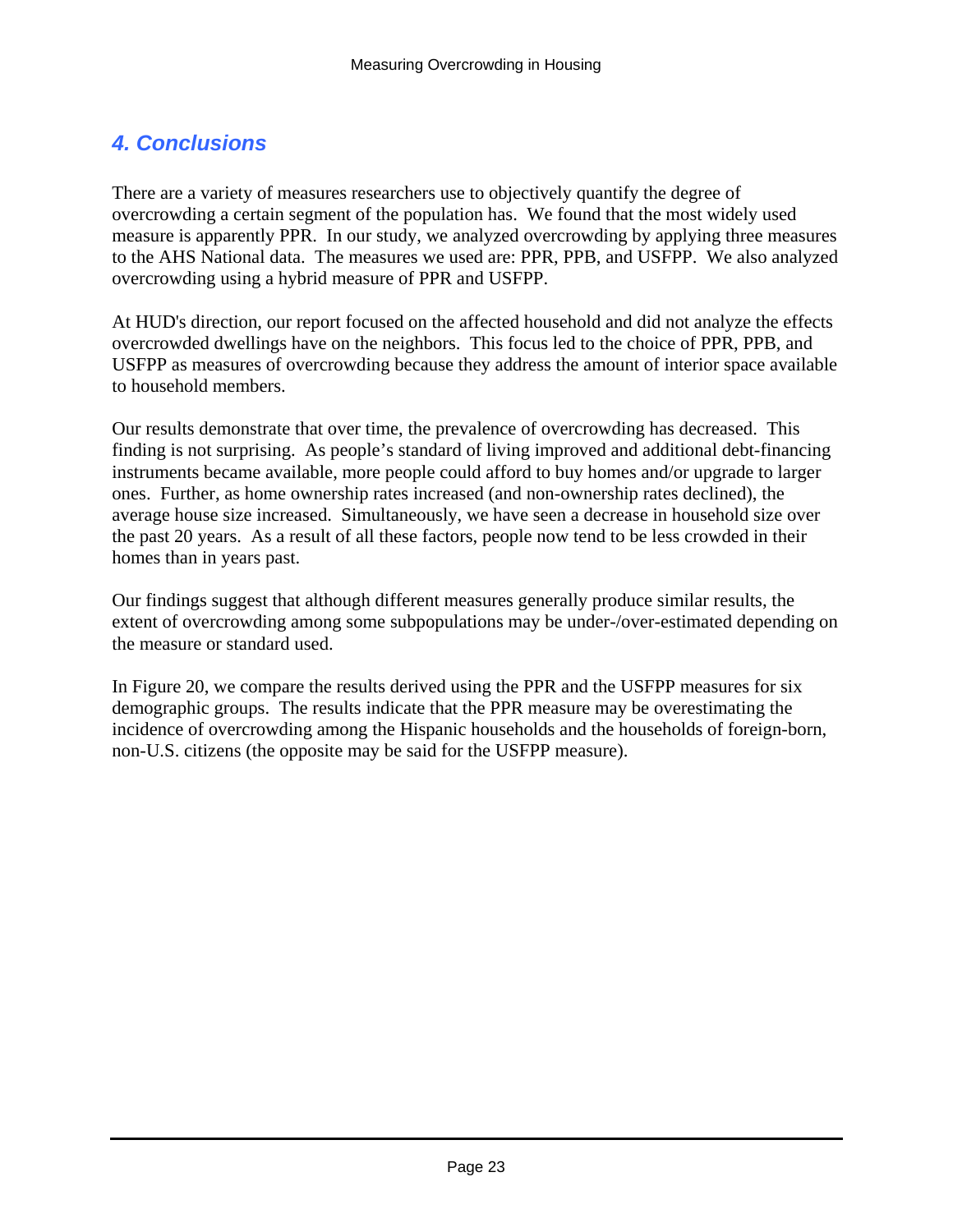|                 |                                                 | 2005                    |              |
|-----------------|-------------------------------------------------|-------------------------|--------------|
|                 |                                                 | <b>PPR</b>              | <b>USFPP</b> |
|                 | <b>Population segments</b>                      | (%)                     | (%)          |
| Not Overcrowded | <b>Hispanics</b>                                | 88                      | 92           |
|                 | Households with annual income<br>$$1 - $25,000$ | 97                      | 97           |
|                 | Renters                                         | 95                      | 95           |
|                 | West U.S.                                       | 96                      | 97           |
|                 | Central City of MSA                             | 96                      | 96           |
|                 | Foreign born, not a U.S. citizen                | 85                      | 90           |
| Overcrowded     | Hispanics                                       | 12                      | 8            |
|                 | Households with annual income<br>$$1 - $25,000$ | 3                       | 3            |
|                 | Renters                                         | $\overline{\mathbf{5}}$ | 5            |
|                 | West U.S.                                       | 4                       | 3            |
|                 | Central City of MSA                             | 4                       | 4            |
|                 | Foreign born, not a U.S. citizen                | 15                      | 10           |

**Figure 20: Comparison of the PPR and the USFPP Measures** 

Source: ICF International analysis of AHS data.

To assess the 'true' extent of overcrowding, a multi-vector measure (i.e., one comprised of more than a single measure) could be more appropriate. Such measures would result in a more refined assessment of overcrowding and would minimize instances of false positive outcomes. This is especially important for policymakers when determining how best to allocate limited resources to address overcrowding.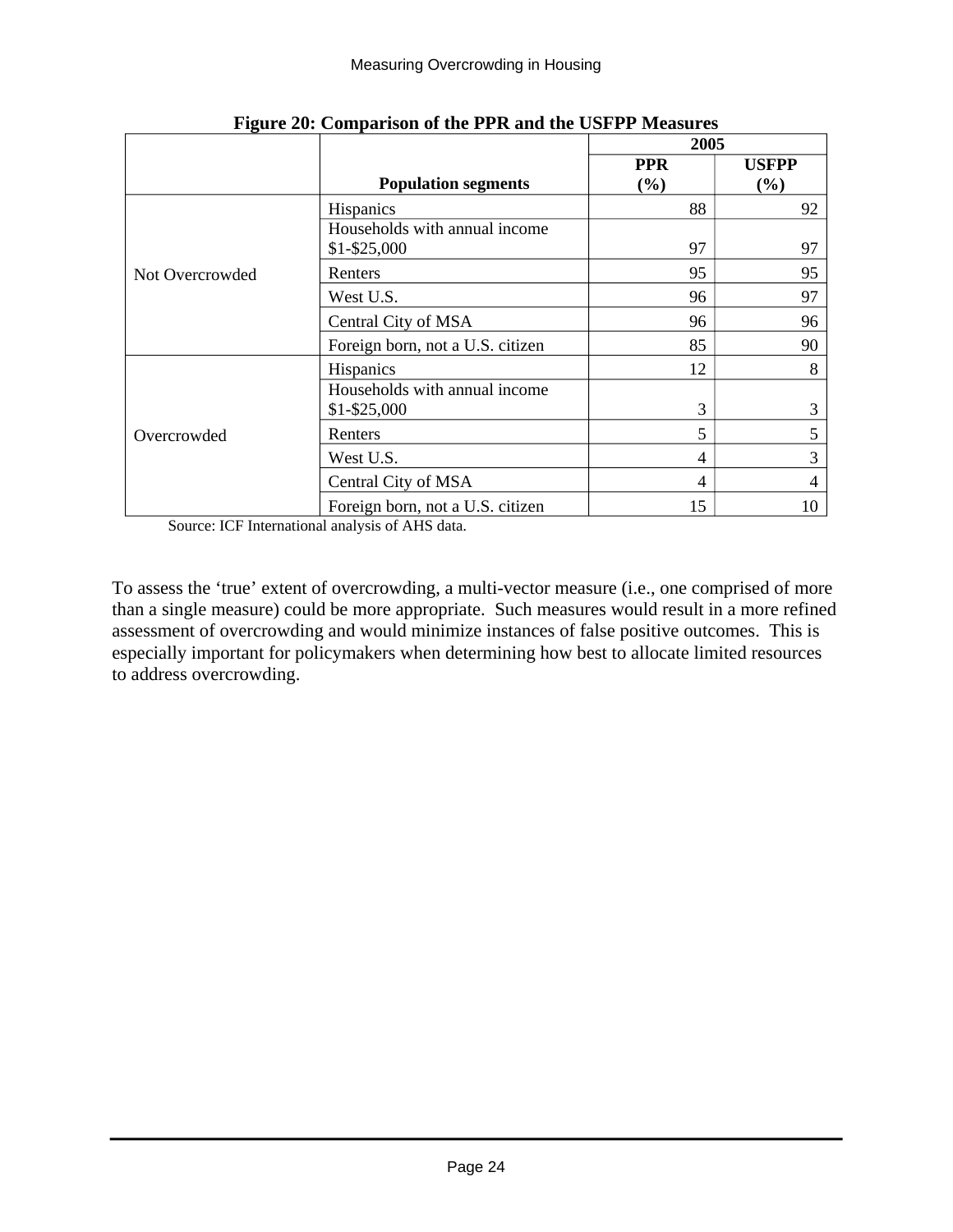## *APPENDIX A: Literature Review*

This Appendix contains the final literature review we conducted at the start of this task and that was provided to HUD on May 25, 2007. We include this literature review as an appendix to this report for background context and completeness.

#### **Purpose**

The Econometrica/ICF team conducted this literature review as a part of Task E: Investigating Overcrowding of the Analytical Support of the American Housing Survey 2006. The review collected articles and case studies from the existing, relevant literature. We also conducted a multi-disciplinary search for additional relevant authors and journals -- e.g., economics, public health, sociology, demography.

The information we collected responded to HUD's most immediate need, identifying plausible research linking housing conditions to medical and social problems. It also provided some guidance in advancing the remaining work on the task, namely, to determine the impacts of overcrowding, determine why overcrowding is important and how best to measure it, and to try to track trends in overcrowding.

## **Methodology**

We began our research using the extensive bibliography of a relevant research paper, "The Impact of homeownership on Child Outcomes" (Haurin, Haurin, Parcel, 1999), web searches of Google and KnowledgePlex, and recommendations of colleagues well-versed in a variety of connected subject matters. Our preliminary research led us to journals ranging from *Child Development* to *Land Economics*. After reviewing the articles in these journals, and finding less than relevant material, we re-focused our search to examine the prevalence of communicable diseases in overcrowded environments and the effects they have on a child's growth and development. We focused primarily on Meningitis, Hepatitis, and Tuberculosis. These were in addition to looking at the effects of second-hand smoke and household hazards, in overcrowded homes, specifically. This shift in focus was fortunate as it led us to a report commissioned by the United Kingdom Office of the Deputy Prime Minster in 2004 that happens to answer all the questions posed in Task E.

"The Impact of Overcrowding on Health and Education: A Review of the Evidence and Literature" was commissioned in late 2003 by the Deputy Prime Minister and uses chiefly primary resources and studies. The report identifies the known impacts of overcrowding on people's health and education, and dispels some common misconceptions on the topic. The analysis is focused on physical and mental health, childhood growth, development and education, in addition to personal safety and accidents. The review contains a bibliography of 97 articles and summarizes the key conclusions of most with respect to the potential relationships or associations of overcrowding.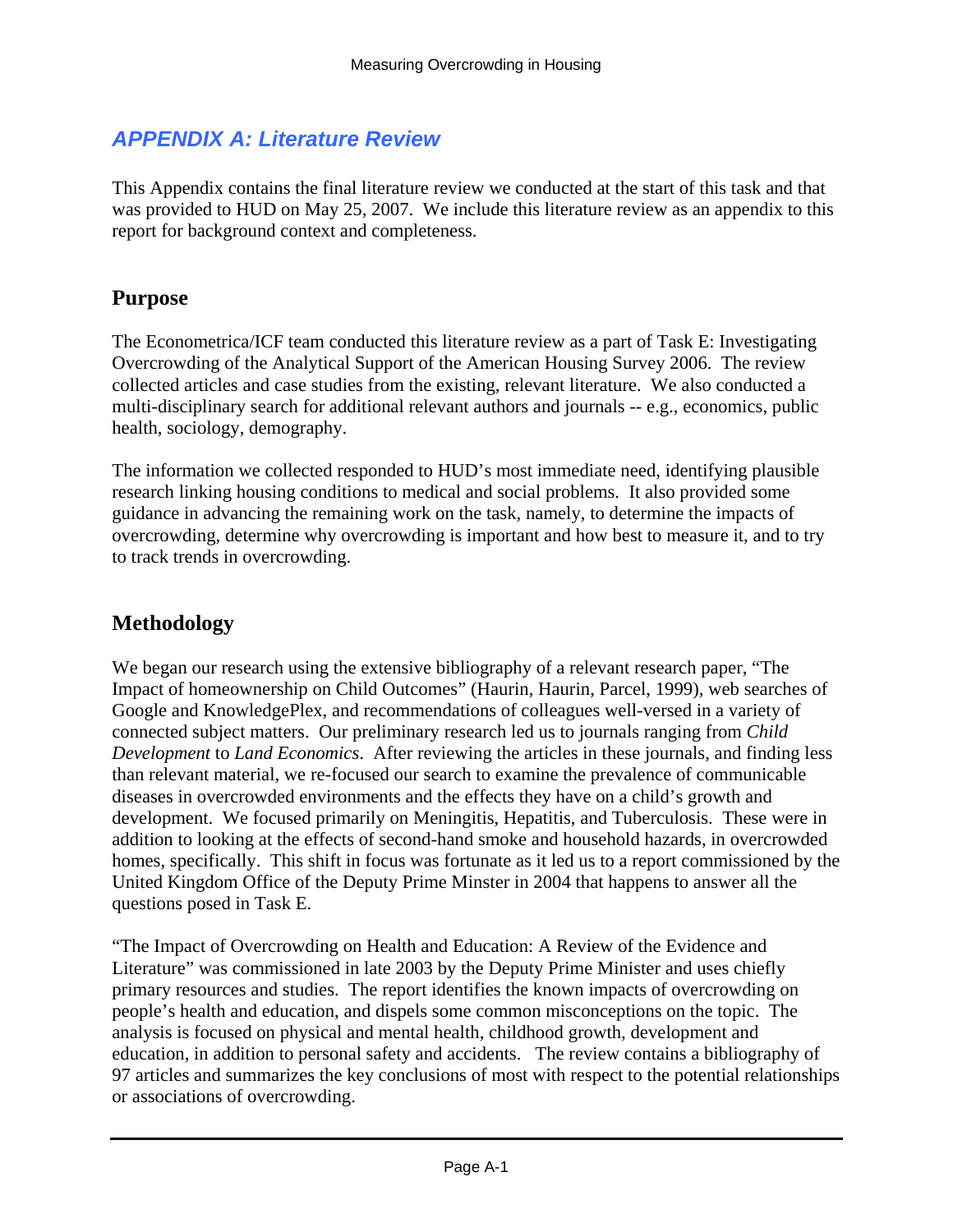Copies of this report, *The Impact of Overcrowding on Health and Education: A Review of the Evidence and Literature,* were submitted to HUD in electronic and hard copy forms in late February.

While we did not use the reports found in our initial search, we still feel that they were helpful in that they helped narrow our focus and led us to discover the United Kingdom Office of the Deputy Prime Minster's report.

We searched through many pertinent journals and found that most were not useful. Relevant articles, if only loosely related to overcrowding, are summarized below.

#### **Literature and Case Studies**

"The Impact of Home Ownership on Child Outcomes," Donald Haurin, R. Jean Haurin, and Toby Parcel, 1999.

Haurin, Haurin, and Parcel's study, through controlling social, demographic, economic, child-specific, unobserved, and influential factors, finds that owning a home will ultimately lead to a better home environment than what would be achieved when renting a home.

Most notably, their study finds that children of homeowners tend to do six and seven percent better on reading achievement and math achievement, respectively. Additionally, children of homeowners are slightly less (four percent) likely to have behavioral problems. Tangentially, the authors refer to literature that suggests that these differences in achievement and behavior often results in a more promising economic and social future for children of homeowners.

"Patterns of Childhood Residence and the Relationship to Young Adult Outcomes", R. Jean Haurin, 1992.

Focusing on the effects of stability in housing and parenting, Haurin concludes that disruptions in a child's development, specifically divorce or a change to a single-parent household, leads to inconsistency in the raising of the child and often results in economic and social disadvantages. When a divorce happens in a family, the child most often goes to live with the mother.

According to Haurin, the sooner the custody transition, joint or other wise, happens, the better. Multiple moves, changes in schools, friends, role models etc., effects the child's socialization and sense of attachment. Data in Haurin's report supports that children who encounter disruptions of this sort are less likely to complete high school, more likely to have behavioral problems, and even more likely to engage in illegal activity and unwanted pregnancies. While Haurin does not make a point to discuss overcrowding, the report does lay out a clear case as to the effect a well-balanced and nurturing home has on the raising of a child.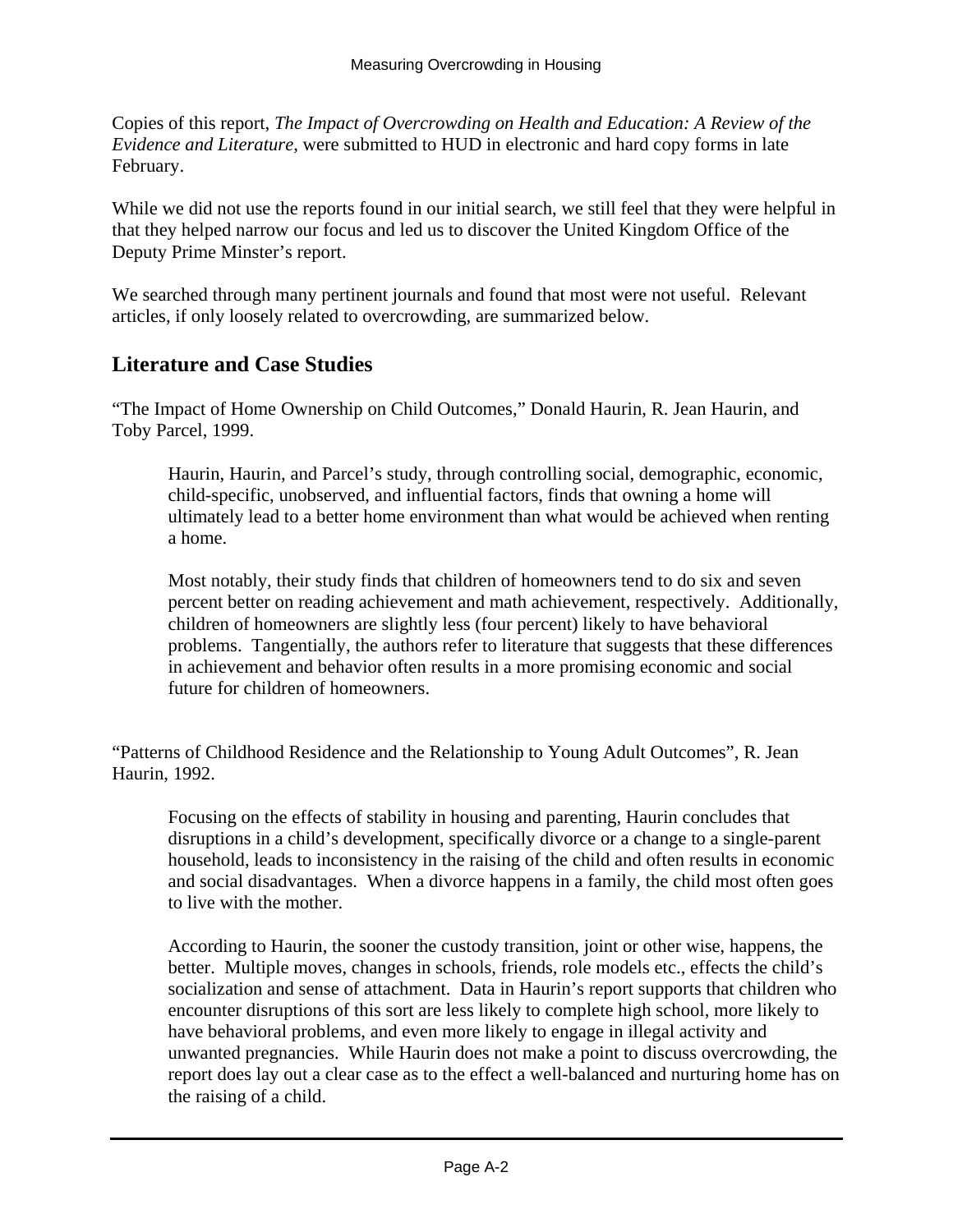"The Relation of Infants' Home Environments to Achievement Test Performance in First Grade: A Follow-Up Study", Robert H. Bradley, Bettye M. Caldwell, 1984.

Rather than view the home environment in the sense of neighborhood, space, and amenities, Bradley and Caldwell measure the home environment through the Home Observation for Measurement of the Environment test. This instrument was used to evaluate infants and children 12-24 months old and their families, and included some of the following observations: the emotional and responsiveness of the mother; acceptance of child; organization of the environment; provision of appropriate play materials; material involvement with the child; and variety in daily stimulation. When the child was three years old, a more mature version of the tool was administered measuring the following: toys, games, and reading materials; language stimulation; physical environment; pride, affection, and warmth; stimulation of academic behavior; modeling and encouraging of social maturity; variety of stimulation; and physical punishment.

The children were then given the Mental Development scale at age three and were administered the SRA Achievement Test upon entering first grade. The layers of testing were done to compare the differences amongst the children and the environments in which they were raised.

One of the most notable correlations between the infant testing and the first grade testing is the importance of toys and materials in shaping a child's cognitive abilities. Bradley and Caldwell make an understated connection to the income of the parents and their ability to provide the appropriate amount of space and toys to cultivate this learning in a child, but there are no conclusions associated to homeownership or overcrowding in the home.

"Home Observation for Measurement of the Environment: Development of a Home Inventory for Use with Families Having Children 6 to 10 Years Old", Robert H. Bradley, Bettye M. Caldwell, Stephen L. Rock, Holly M Hamrick, and Pandia Harris, 1988.

This study, by Bradley, Caldwell, Rock, Hamrick, and Harris is a continuation of Bradley and Caldwell's research using the HOME methods for measuring infants to first graders.

Elementary HOME is a 59-item scale evaluating a child's emotional climate, provision for active stimulation, paternal involvement, among other factors that will give evaluators a clearer picture of the child's environment. Information derived from this version of HOME may be a useful way to identify risk factors in the home. In this way, the tool will be especially helpful for social workers and school guidance counselors in understanding a child's behavior or problems in underachievement.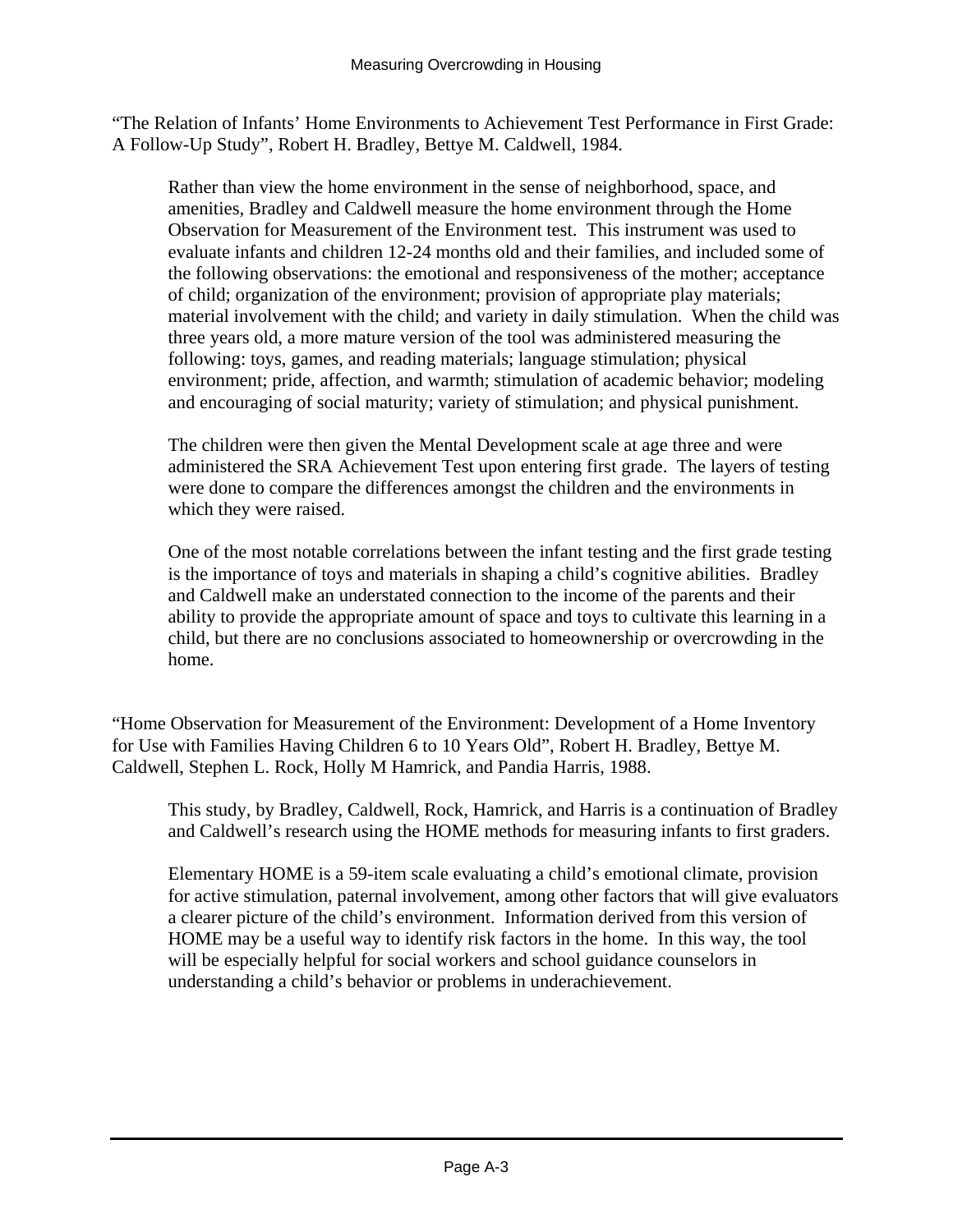"Measuring the Benefits of Homeowning: Effects on Children", Richard Green and Michelle White, 1997.

Richard Greene and Michelle White explore the effects homeowning parents have on their children versus parents who are renters. While this paper does not address issues in overcrowding, explicitly, it does touch on the different housing environments that children grow up in and the way that those environments shape their lives physically, emotionally, and behaviorally. Through probit models and bivariate probit techniques, Greene and White conclude that children who grow up in a home, owned by their parents or guardians, have an advantage over those children raised in a rented home. This is based on data suggesting that homeownership is often indicative of a two-parent family which provides stability for raising a family.

A homeowner is also more likely to be invested in their neighborhood and community; ensuring a safe and diverse environment for their family. Renters, on the other hand, are less likely to be as invested in their neighborhood because of the instability and lack of continuity in a renter's home tenure.

Furthermore, the researchers use the data to conclude that homeowners will often be of a higher level of education and therefore in a higher income bracket than those of renters. Children raised with greater economic resources will have the benefit of superior health care, better education, and more social opportunities than children raised in a poorer home.

"The Epidemic Theory of Ghettos and Neighborhood Effects on Dropping Out and Teenage Childbearing", Jonathan Crane, 1991.

Jonathan Crane seeks to defend ghettos by defining them as communities that have an epidemic of social problems. He believes that as such, these communities are a victim of a destructive pattern that has negative effects on the community, especially its youth.

A neighborhood susceptible to crime, gangs, and unemployment creates a negative environment, especially for youth because of impressionability. Crane examines teenagers in this study, and finds that, regardless of race, youth in the worst neighborhoods of the largest U.S. cities, will see a dramatic rise in the number of high drop-outs and teenage childbearing.

"Economic Development and Early Childhood Development", Greg J. Duncan, Jeanne Brooks-Gunn, Pamela Kato-Klebanov, 1994.

The authors of this study examine the effects of poverty on a child's development.

A key finding of this report is that the duration of poverty has the most profound effect on a child, and not the timing in early childhood.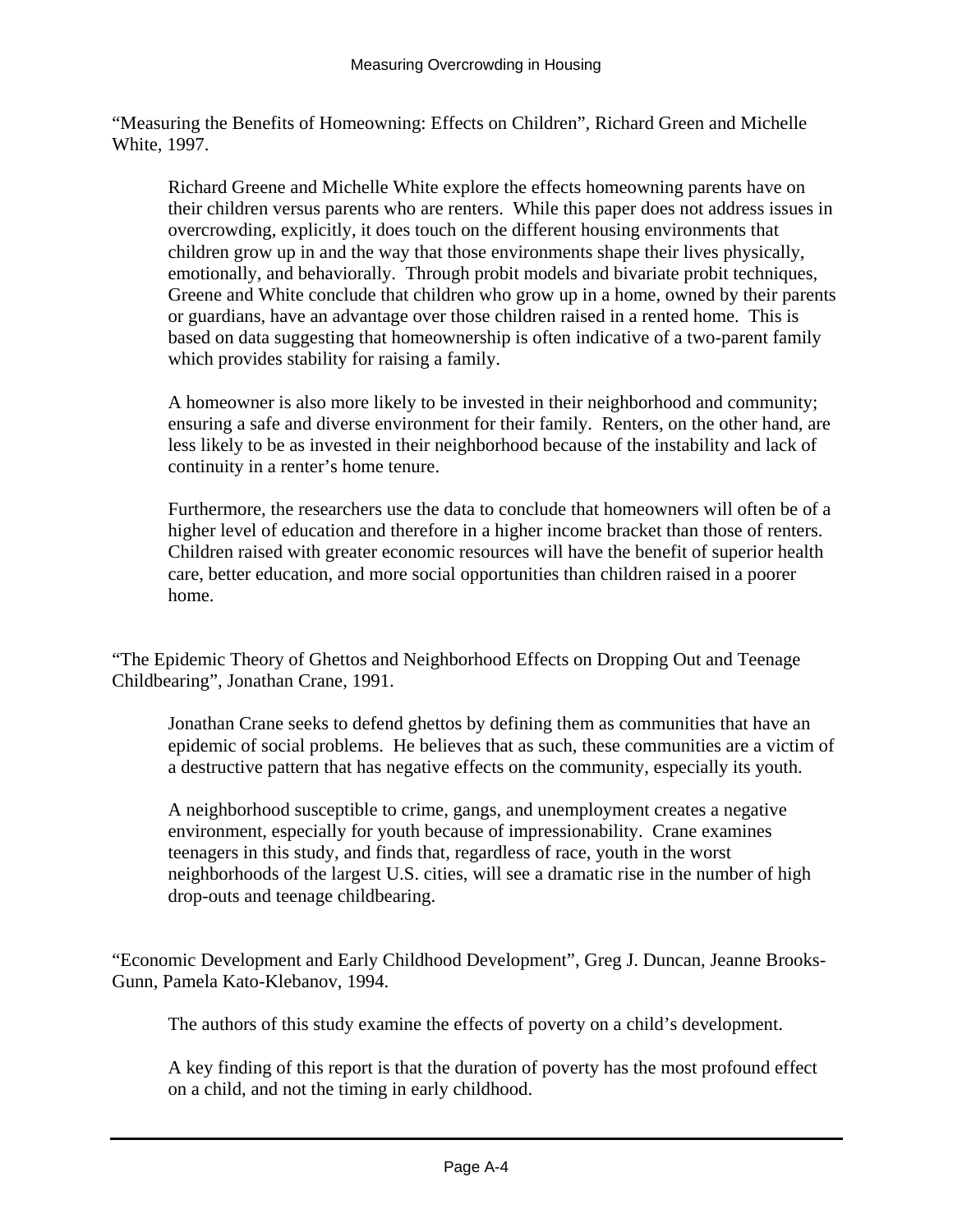In addition, their findings show that income does have a determining factor on a child's cognitive development and behavioral tendencies, as does maternal academic achievement. A mother's level of schooling can have a causal effect on the income of the family, and therefore effect a child's early development.

"When Bigger Is Not Better: Family Size, Parental Resources, and Children's Educational Performance", Douglas B. Downey, 1995.

The inverse relationship between the number of siblings in a family and the educational performance of a child can be traced back to the available resources the child is exposed to. Downey uses this claim to more acutely investigate the relationship between parent, child, and resources to illustrate why this is so.

"Empirical Evidence on Cross-Tenure Differences in Home Maintenance and Conditions", George C. Galster, 1983.

Galster sets out to challenge the claim that homeowners occupy a higher-quality dwelling than their renter counterparts.

This study is not based on the initial purchase of the home or of the payments on the rental, but by the maintenance performed to improve or otherwise maintain the quality of the dwelling.

Galster concludes that owner-occupants do generally spend more on the maintenance of their dwelling, but considers other factors as to why this may be so. Primarily, that an owner-occupant has an investment in their dwelling and by maintaining it structurally and aesthetically, they will be more likely to remain in their home.

"Determining Children's Home Environments: the Impact of Maternal Characteristics and Current Occupational and Family Conditions", Elizabeth G. Menaghan and Toby L. Parcel, 1991.

The past few decades have sparked a wave of research exploring the effect that working mothers have on their children. Menaghan and Parcel focus on the cognitive and socioemotional relationship that a working mother has on the home environment she creates for her child(ren).

They found that maternal characteristics such as age, education, ethnicity, and initial selfesteem and locus of control are critical factors in determining the environment created for the child. By in large, a working mother will be of higher education, have greater selfesteem, and have a greater locus of control, all attributed of someone who is successful in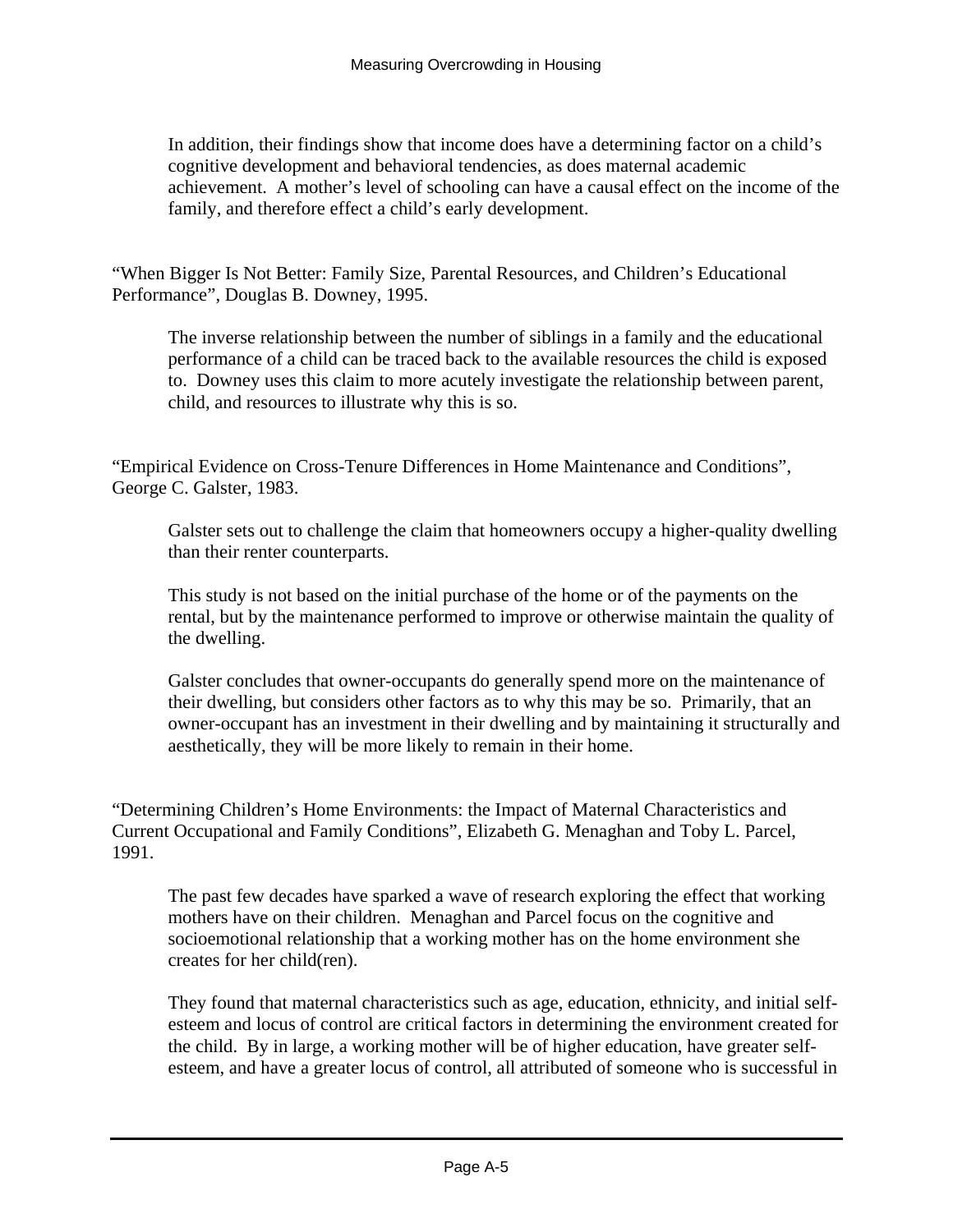their job. These same attributes are also large contributors to a home environment that will allow a child to excel academically, socially, and behaviorally.

"Do Neighborhoods Influence Child and Adolescent Development?", Jeanne Brooks-Gunn, Greg J. Duncan, Pamela Kato-Klebanov, and Naomi Sealand, 1993.

Brooks-Gunn, Duncan, Klebanov, and Sealand prove that neighborhoods have a large influence on the children raised within it. Not surprisingly, children of affluent neighborhoods tend to do better than children raised in low-income neighborhoods.

The authors examined the effect of integrating low-income children into affluent neighborhoods and have found that this has an adverse effect on the child's development.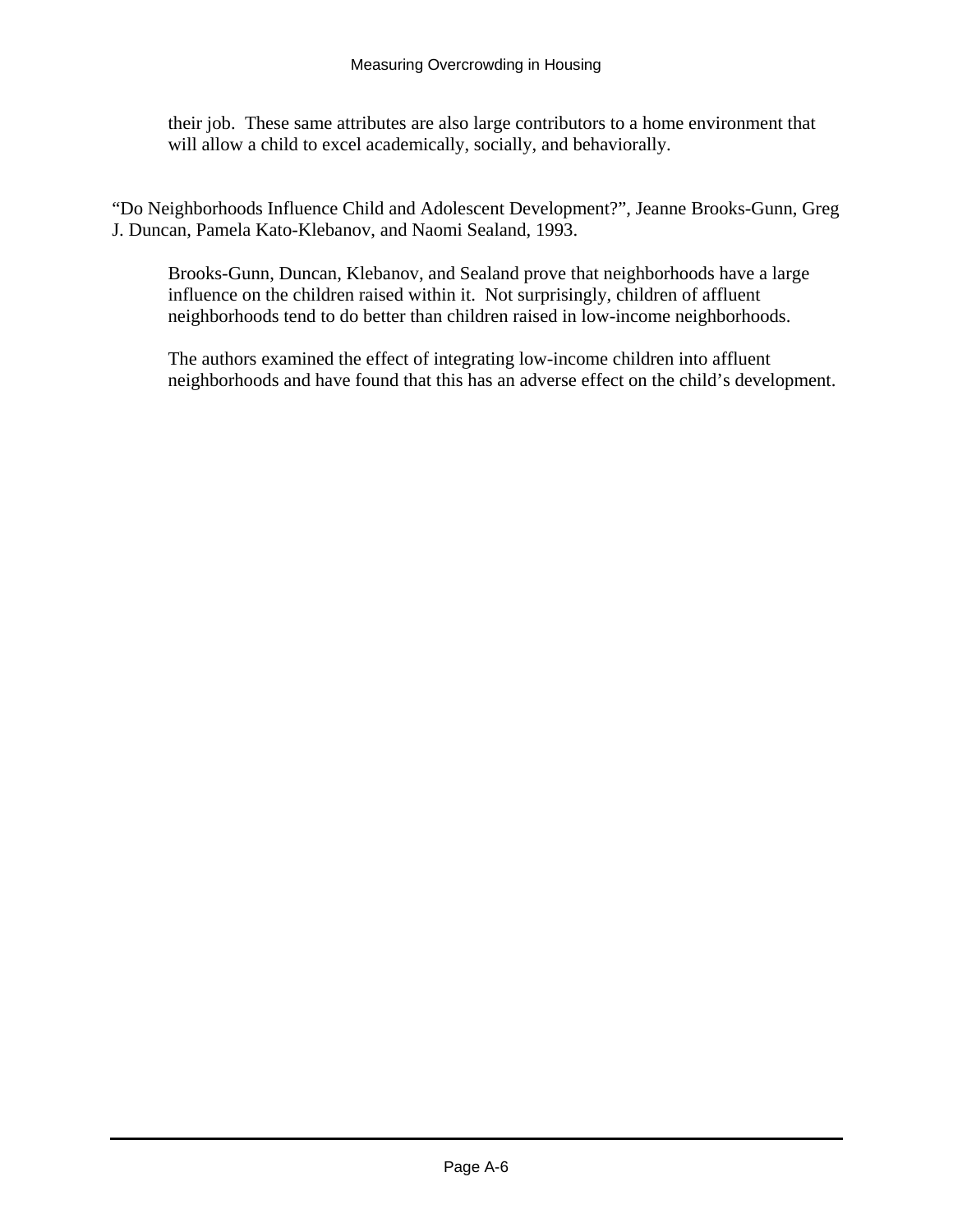#### **Sources**

- Bradley, Robert H. and Bettye M. Caldwell. 1984b. "The Relation of Infants' Home Environments to Achievement Test Performance in First Grade: A Follow-Up Study." *Child Development* 55:803-809.
- Bradley, Robert H., Bettye M. Caldwell, Stephen L. Rock, Holly M Hamrick, and Pandia Harris. 1988. "Home Observation for Measurement of the Environment: Development of a Home Inventory for Use with Families Having Children 6 to 10 Years Old." *Contemporary Educational Psychology* 13:58-71.
- Brooks-Gunn, Jeanne, Greg J. Duncan, Pamela Kato Klebanov, Naomi Sealand. 1993. "Do Neighborhoods Influence Child and Adolescent Development?" *American Journal of Psychology*, 99, 2, 353-95.
- Crane, Jonathan. 1991a. "The Epidemic Theory of Ghettos and Neighborhood Effects on Dropping Out and Teenage Childbearing." *American Journal of Sociology*, 96, 5, 1226- 59.
- Downey, Doug. 1995. "When Bigger is not Better: Number of Siblings, Parental Resources, and Educational Performance," *American Sociological Review*, 60:746-761.
- Duncan, Greg J., Jeanne Brooks-Gunn, and Pamela Kato-Klebanov. 1994. "Economic Deprivation and Early Childhood Development," *Child Development*, 65, 296-318.
- Galster, George. 1983. "Empirical Evidence on Cross-Tenure Differences in Home Maintenance and Conditions," *Land Economics*, 59, 107-113.
- Green, Richard and Michelle White. 1997. "Measuring the Benefits of Home Owning: Effects on Children," *Journal of Urban Economics*, 41.
- Haurin, R. Jean. 1992. "Patterns of Childhood Residence and the Relationship to Young Adult Outcomes," *Journal of Marriage and the Family*, 54, 846-860.
- Haurin, Donald, Haurin, R. Jean, and Parcel, Toby. 1999. "The Impact of Home Ownership on Child Outcomes," National Association of Home Builders. November 1999.
- Menaghan, Elizabeth G. and Toby L. Parcel. 1991. "Determining Children's Home Environments: The Impact of Maternal Characteristics and Current Occupational and Family Conditions." *Journal of Marriage and the Family* 53:417-431.
- Office of the Deputy Prime Minister, Great Britain. 2004. "The Impact of Overcrowding on Health & Education: A Review of Evidence and Literature." Office of the Deputy Prime Minister Publications.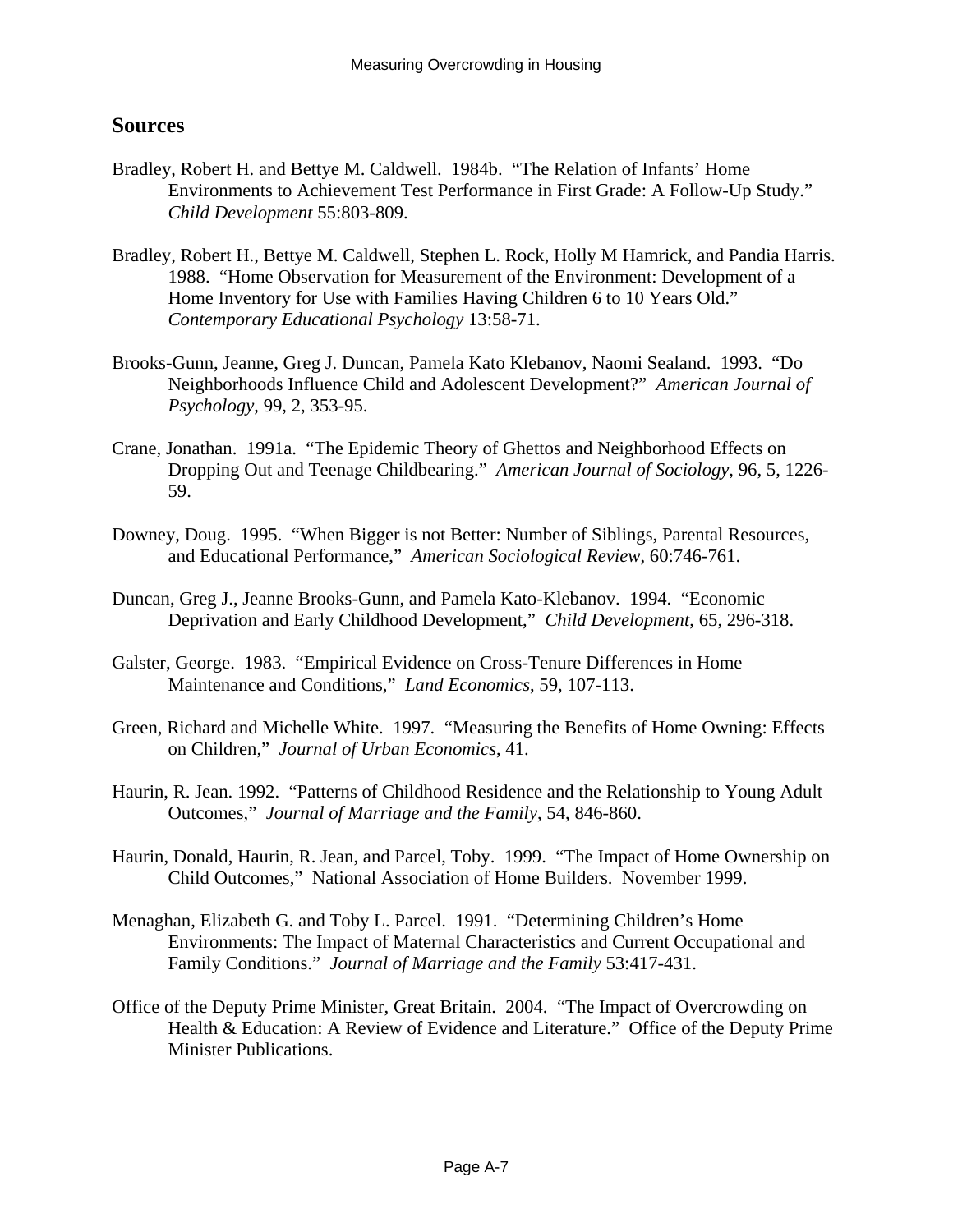## *APPENDIX B: Home Size*

| <b>Using 2005 AHS National Data</b> |                                      |                |                              |  |  |  |  |
|-------------------------------------|--------------------------------------|----------------|------------------------------|--|--|--|--|
| <b>Square Feet-per-Person</b>       | <b>Count of</b><br><b>Households</b> | <b>Percent</b> | <b>Cumulative</b><br>Percent |  |  |  |  |
| $0$ to $< 10$                       | 2,955                                | 0.00           | 0.0                          |  |  |  |  |
| $10$ to $< 20$                      | 18,270                               | 0.02           | 0.02                         |  |  |  |  |
| $20 \text{ to } < 30$               | 44,325                               | 0.04           | 0.07                         |  |  |  |  |
| 30 to $< 40$                        | 48,166                               | 0.05           | 0.12                         |  |  |  |  |
| 40 to $< 50$                        | 64,655                               | 0.07           | 0.18                         |  |  |  |  |
| $50$ to $< 60$                      | 74,903                               | 0.08           | 0.26                         |  |  |  |  |
| $60$ to $< 70$                      | 46,167                               | 0.05           | 0.30                         |  |  |  |  |
| $70 \text{ to } < 80$               | 74,519                               | 0.08           | 0.38                         |  |  |  |  |
| $80 \text{ to } < 90$               | 84,429                               | 0.09           | 0.46                         |  |  |  |  |
| 90 to $< 100$                       | 141,870                              | 0.14           | 0.61                         |  |  |  |  |
| 100 to $< 110$                      | 242,772                              | 0.25           | 0.85                         |  |  |  |  |
| 110 to $< 120$                      | 157,228                              | 0.16           | 1.01                         |  |  |  |  |
| 120 to $<$ 130                      | 282,909                              | 0.29           | 1.30                         |  |  |  |  |
| 130 to $< 140$                      | 186,580                              | 0.19           | 1.49                         |  |  |  |  |
| 140 to $< 150$                      | 195,273                              | 0.20           | 1.68                         |  |  |  |  |
| 150 to $< 160$                      | 521,738                              | 0.53           | 2.21                         |  |  |  |  |
| 160 to $< 170$                      | 543,320                              | 0.55           | 2.76                         |  |  |  |  |
| 170 to $< 180$                      | 363,836                              | 0.37           | 3.13                         |  |  |  |  |
| 180 to $<$ 190                      | 452,541                              | 0.46           | 3.59                         |  |  |  |  |
| 190 to $< 200$                      | 242,799                              | 0.25           | 3.83                         |  |  |  |  |
| 200 to $< 210$                      | 1,225,484                            | 1.24           | 5.07                         |  |  |  |  |
| $210$ to $<$ 220                    | 443,370                              | 0.45           | 5.52                         |  |  |  |  |
| 220 to $<$ 230                      | 817,115                              | 0.83           | 6.35                         |  |  |  |  |
| 230 to $< 240$                      | 453,328                              | 0.46           | 6.81                         |  |  |  |  |
| 240 to $< 250$                      | 742,204                              | 0.75           | 7.56                         |  |  |  |  |
| $250$ to $< 500$                    | 23,717,750                           | 23.99          | 31.55                        |  |  |  |  |
| 500 to $<600$                       | 9,453,932                            | 9.56           | 41.11                        |  |  |  |  |
| 600 to $< 700$                      | 9,535,762                            | 9.65           | 50.76                        |  |  |  |  |
| 700 to $< 800$                      | 7,333,025                            | 7.42           | 58.18                        |  |  |  |  |
| 800 to $<$ 900                      | 6,333,041                            | 6.41           | 64.58                        |  |  |  |  |
| 900 to $< 1,000$                    | 5,662,679                            | 5.73           | 70.31                        |  |  |  |  |
| 1,000 to $< 1,500$                  | 16,025,209                           | 16.21          | 86.52                        |  |  |  |  |
| 1,500 to $< 2,000$                  | 6,284,055                            | 6.36           | 92.88                        |  |  |  |  |
| 2,000 to $< 2,500$                  | 2,786,349                            | 2.82           | 95.70                        |  |  |  |  |

#### **Figure B1: Distribution of Square Footage-Per-Person, Using 2005 AHS National Data**